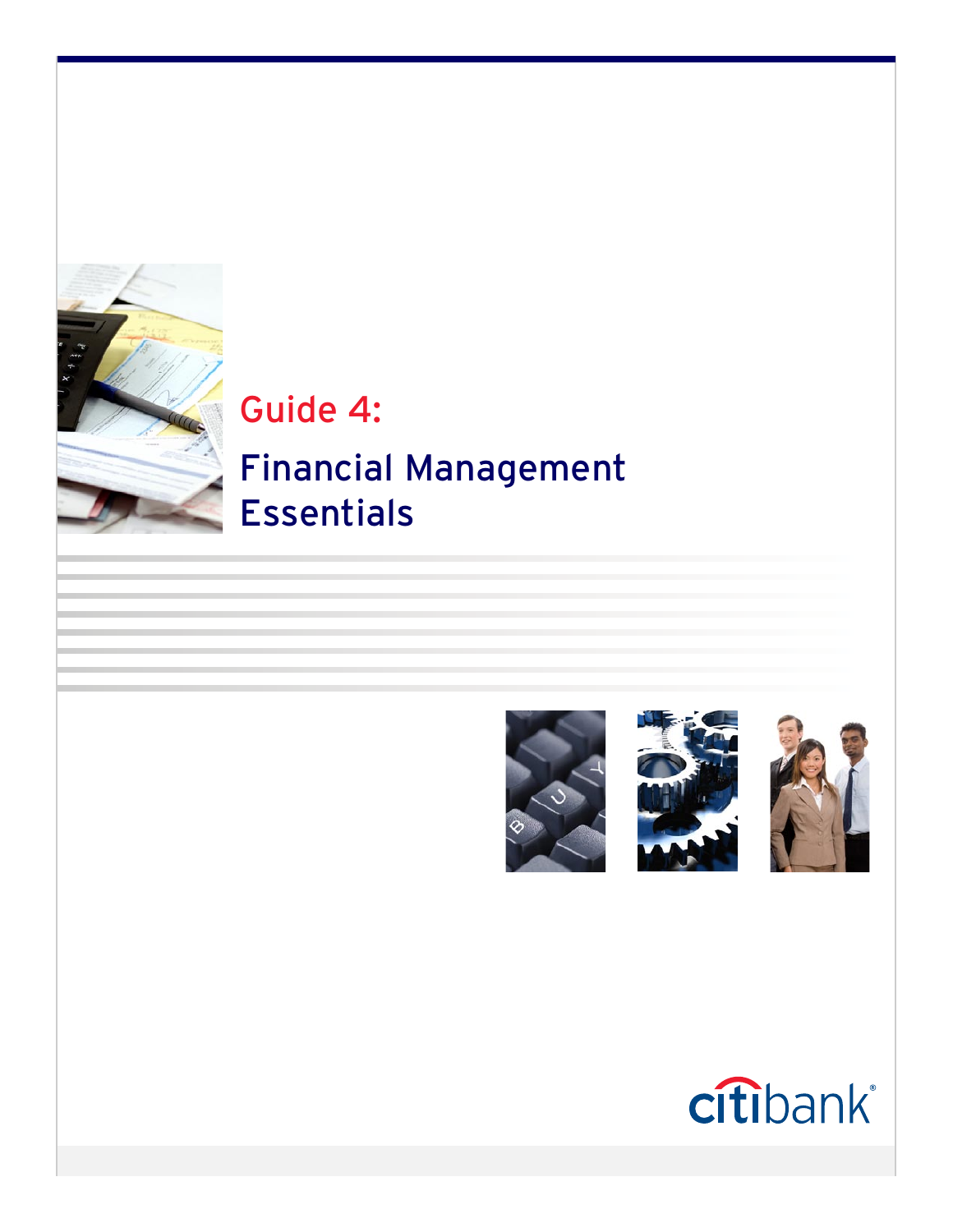# Guide 4: Financial Management Essentials for the Entrepreneur

# **NITRODUCTION**

Welcome to the Citibank Small Business information guide series. This is one of ten guides that have been developed just for you, a person who is thinking about starting a small business or who has made the commitment to start one. It is targeted to people who are considering starting a small business as well as small business owners who want to learn more about successful strategies and skills. Citibank worked with a team of small business owners like you to develop, write, and produce this series. All of us know how important it is to have clear and concise information to make smart business decisions. Our goal is to share experiences about the dynamic, exciting small business community.

What do you know about finance and business management? Some entrepreneurs are wizards at finance, accounting, cash management, and all the other financial skills. Of course, that's an advantage.

But what if you're among the many people who are thinking of starting a small business or are a start-up owner but have no financial management knowledge, experience, or skills? Relax. There's plenty of help available. You'll learn all about it in this **Guide 4, Financial Management Essentials for the Entrepreneur.** You'll also expand your finance and business management skills to make smart decisions for your company's success.

The Citibank Small Business guide series has been concepted, written, and produced by small business owners like you. Our goal is to share information so you can develop business skills and grow your business according to your plan.

√ The Voice of Experience: Don't be surprised if you find financial management interesting, even fascinating. Think of your financial data as pieces of a puzzle.



This guide will help you learn about and sort through financial management.

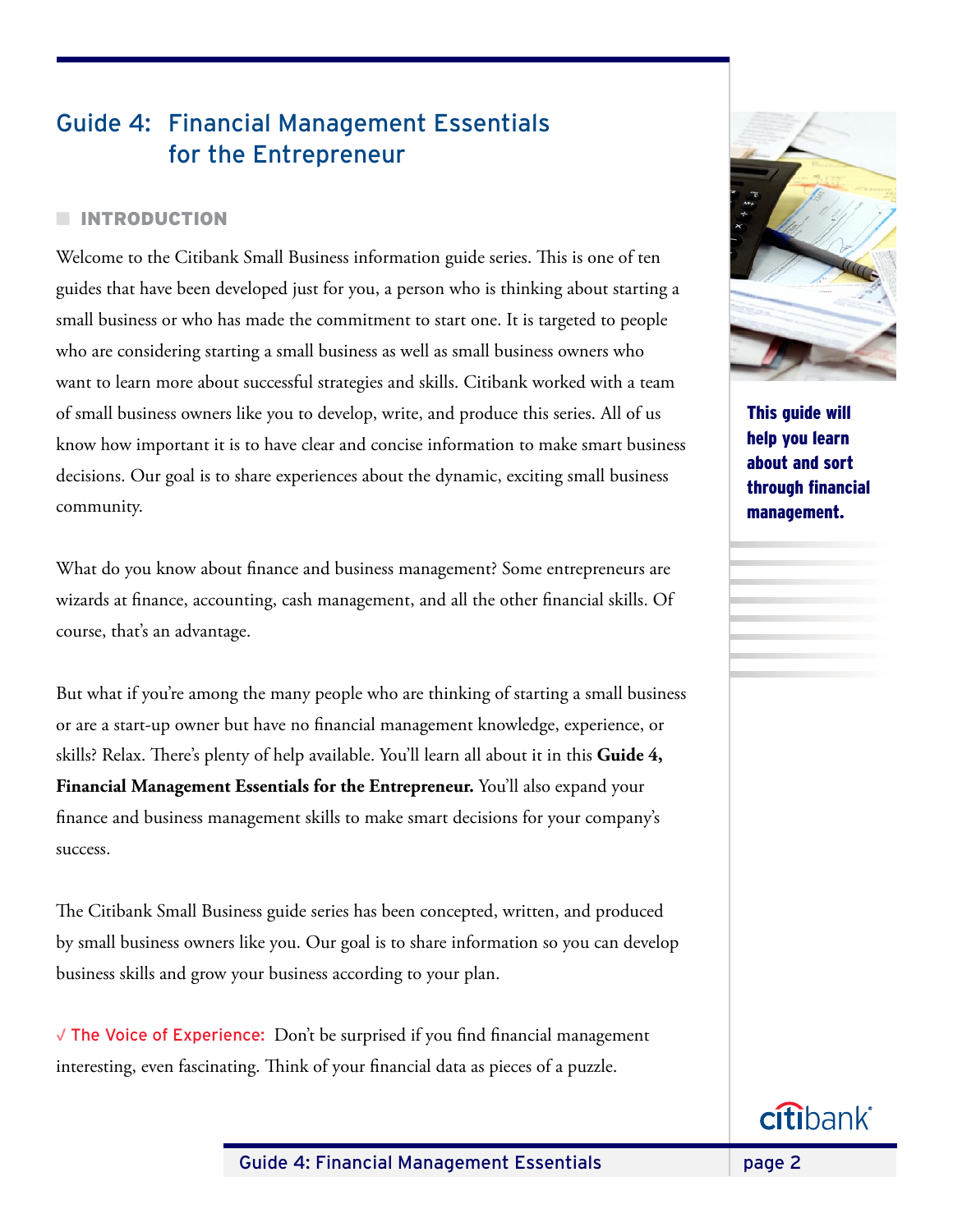Depending on how you record, sort, organize, and analyze the data, you can get many different pictures of your company's financial strength, market position, and potential. Remember, the goal of financial management is to give you the information and perspective you need to make business decisions. The first step is to know what data you need and how to gather that data. Start right now.

# **Financial Management Essentials for the Entrepreneur** will help you to:

- understand the importance of financial management.
- know what financial data must be recorded.
- learn what professionals, as well as software and online resources, are available for the financial management of small businesses.
- choose financial management resources for your business.
- understand and use financial management reports to measure performance and make business decisions.
- recognize the importance of accurate and complete financial records to secure financing and investments.

All of that? Yes, really. You can do it. In fact, you must do it. Your small business success depends on it.

# **n** Overview

The bottom line for your small business is not just a dollar figure. It's not even the profit your business generates. The real bottom line is you. You are the person responsible for every action and reaction of your business. That means you are responsible for the expenses, income, and taxes. Literally, the well-being of your family and your employees is in your hands. It's a big responsibility — one that you are very capable of managing.



The purpose of financial management is to allow you to make wise decisions.

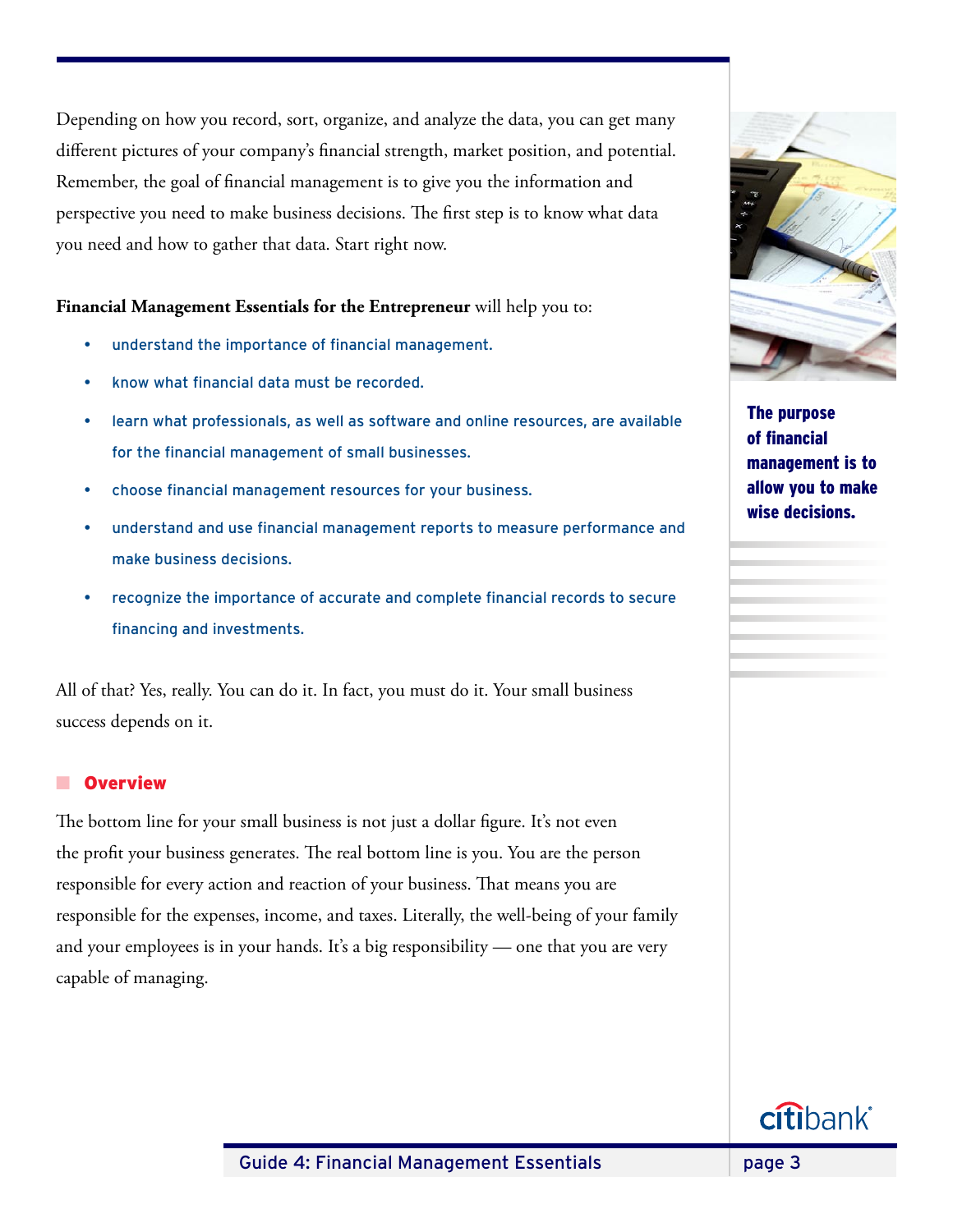First, consider your resources:

- Your basic math skills what you absolutely, positively have to know about financial management you learned early on: How to add, subtract, multiply, and divide.
- **Accounting software**  $-$  there are many reliable, outstanding computer programs. The most well-known and reliable ones even help you set up your financial records with a series of questions and answers. After that, all you have to do is record checks, sales, and other basic data, then click a button and the financial report you want is ready.
- **Professional advisors**  $-$  every small business should have an accountant, preferably a CPA, to help set up your general ledger of business expenses and costs, review your financial records, and help complete business tax forms. It's also essential to have a business lawyer to write or review contracts, employment offers, and other legal documents.

As your business expands, you also may want to hire other professionals that can assist with the growth of your business. (i.e. a business planner; an advertising or marketing specialist who can provide necessary research about the financial value of business decisions you are considering; etc.)

**Banking services**  $-$  a business checking account is essential because business records must be kept separate from personal or family records to avoid tax problems and other complications. Citibank and other banks offer small business services that are very important: business credit cards, lines of credit, loans, cash management, currency, wire transfers, letters of credit, and payroll services, as well money management, investment, retirement and many other financial management and planning services. A strong banking relationship can be an important business asset.

Begin by taking a good look back and forward. Review the financial questions or comments you had when you read **Guide 1: So You Want To Be An Entrepreneur?**, **Guide 2: Developing Your Small Business Idea**, and **Guide 3: Building a Business Model for Success.** Next, look through this guide and make a copy of all the



Smart business owners count as resources not only their own skills, but others' too.

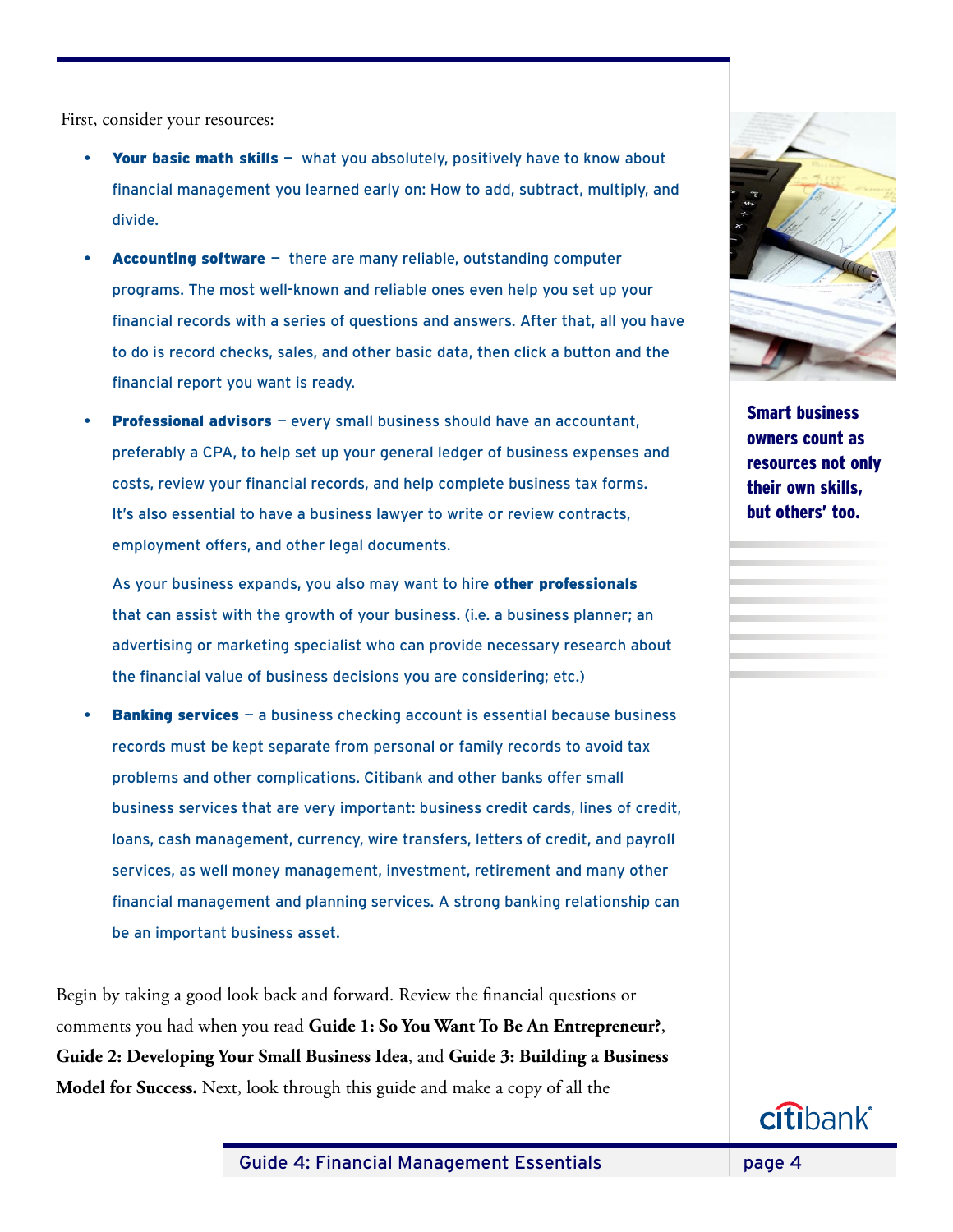worksheets in it. That way, you'll be prepared to record your thoughts as well as your financial facts.

**Another Good Idea:** Learn the language of financial management. Every science or discipline, including financial management, has specific definitions for terms and systems. If you are just starting to think about accounting, cash management, and profit and loss statements, take a few minutes to review the terms in the Glossary on pages 19-22. Refer to it often as you read through this guide. Soon, you will be more comfortable talking about liquid assets, amortization, balance sheets, and more. Your skill in being able to "talk the talk" will be important as you build your small business.

# I. Accounting - Say it With Numbers

Accounting allows you to communicate with numbers. It helps you tally up what you have spent, what you need to spend, your assets, income, debts, and everything else that adds up to define your business.

Your business basically is a balancing act:



Accounting systems allow you to keep these three elements in balance.

√ Example: Carmen designs and makes elegant, original pillows. She buys the best fabrics and trims and has a small workshop where six women sew the pillows. Her clients are interior designers, so she can charge a good price for each pillow. Still, it may be months before a particular pillow style becomes popular.



Learning the terminology of finance is a good way to begin understanding it.

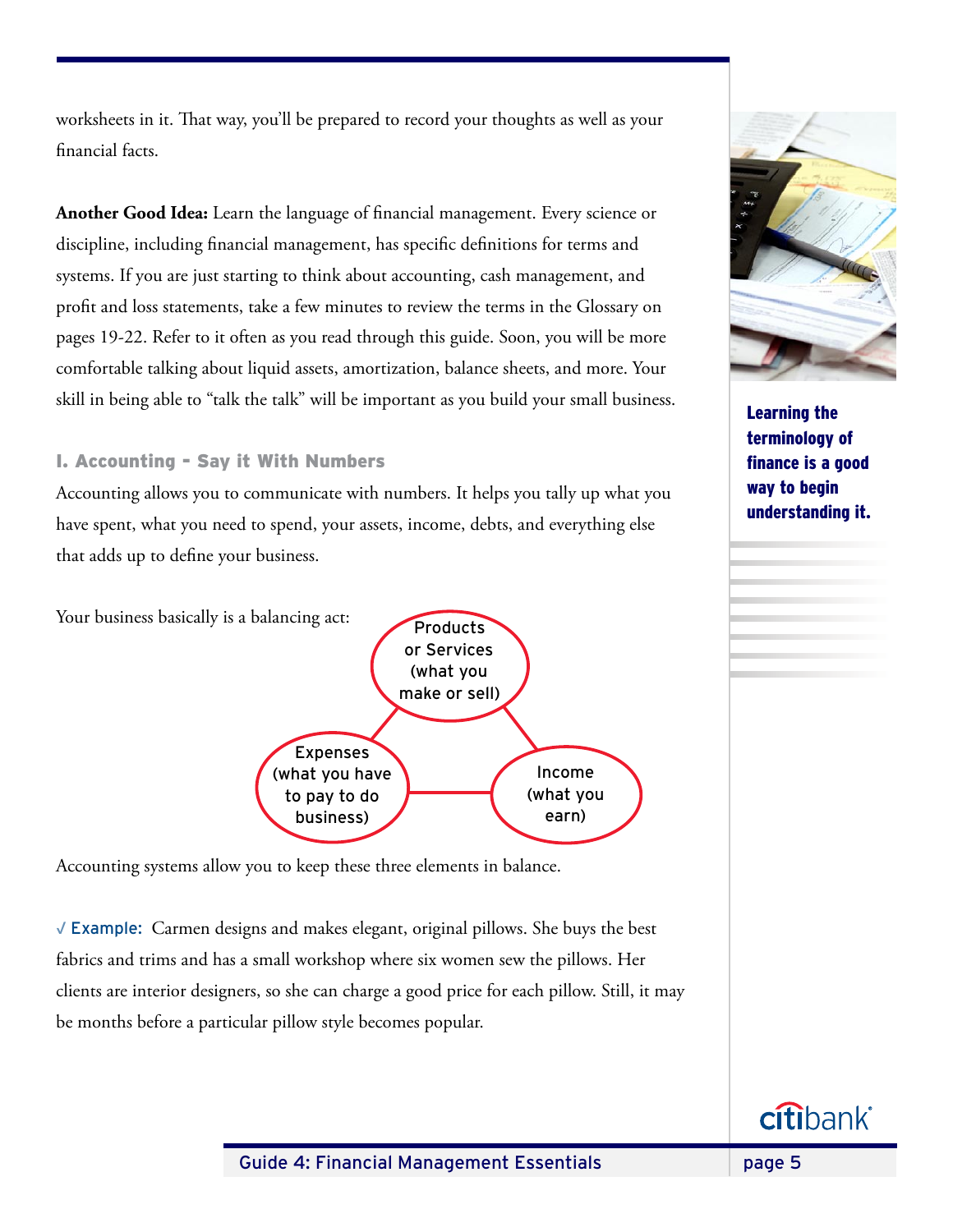√ Ask Yourself:

- How can she pay her workers each week if the income from her pillow sales is weeks or months away?
- Where can she get the funds she needs to buy supplies to keep her workers producing pillows?
- What will happen to her potential profit if she makes pillows that don't sell?
- How could she save money on supplies? Sewing? Selling?
- What strategies might make this business more profitable?
	- Get more customers?
	- Have an end-of-season sale for items that didn't sell?
	- Expand the product line to include swags and fabric accessories?

Do you see how this very simple example helps you look at a business from a financial management point of view? It pays to develop your "financial vision" to look at the small business you are planning. What are the fundamental financial facts that you need to consider? Where do you find them?

# Add, Subtract, Multiply, and Divide

The best way to find the financial facts about your business is to add, subtract, multiply, and divide — the same way you calculate other important measurements in your life.

| Measurement                                              | How it's calculated                                                                             |
|----------------------------------------------------------|-------------------------------------------------------------------------------------------------|
| Body weight (scale)                                      | Add up all the pounds you weigh                                                                 |
| The success of a diet                                    | Subtract the pounds you lost                                                                    |
| 1 Tbsp. of coffee per cup; how many for<br>an 8-cup pot? | Multiply the amount for 1 cup x 8 cups                                                          |
| Miles per gallon                                         | Divide the miles by the gallons: 6 gallons<br>used, 140 miles driven = 23.3 miles per<br>gallon |



Money will flow in and out of your business and it's important to keep track of that flow.

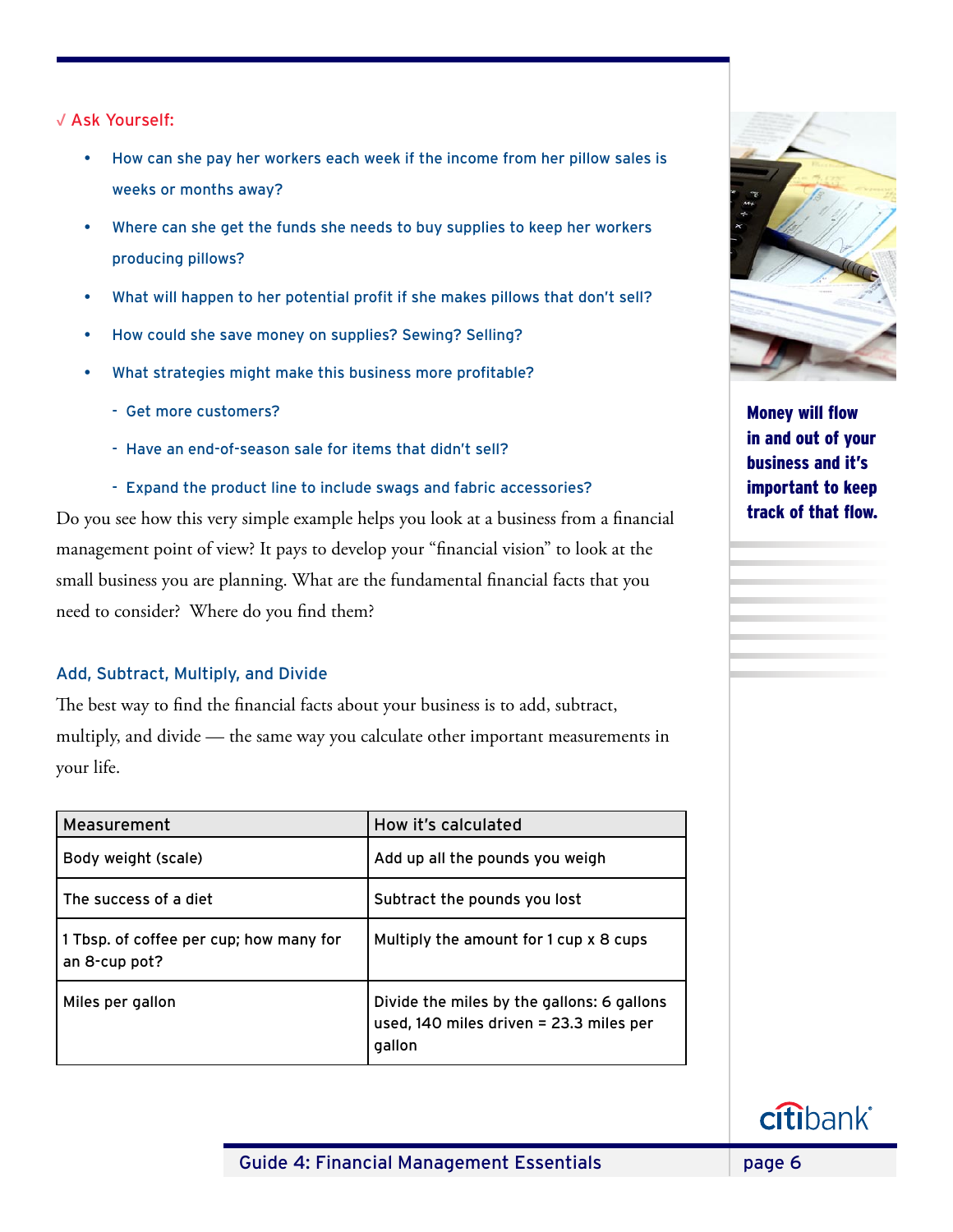Here are some financial measurements that are calculated in the same basic way:

|                                                                                           | <b>ADD</b>      | <b>SUBTRACT</b>                 | <b>MULTIPLY</b>           | <b>DIVIDE</b>        |
|-------------------------------------------------------------------------------------------|-----------------|---------------------------------|---------------------------|----------------------|
|                                                                                           | <b>Expenses</b> | Sales minus<br>Returns          | Annual<br><b>Expenses</b> | <b>Hourly Wage</b>   |
|                                                                                           | <b>Debits</b>   | Income After<br><b>Expenses</b> | Payment w/<br>Interest    | Monthly<br>Insurance |
| All financial<br>measurements<br>are in these<br>categories. How<br>many can you<br>name? |                 |                                 |                           |                      |

II. Small Business Basics: Financial Data That Must Be Recorded There are three basic financial reports that are important for small businesses:

- 1. Income Statement (Profit and Loss Statement)
- 2. Cash Flow Statement
- 3. Balance Sheet

If you're familiar with all of them, that's fine. Most new small business owners are not. The following sections give the basic facts about each report.

# An Income Statement (Profit and Loss Statement)

An Income Statement, also called a Profit and Loss Statement, shows where and how money goes in an out of a company for a period of time. Monthly, quarterly, and annual Profit and Loss reports show the strength of a business.



The basics of business are the basic calculations you learned in beginning math.

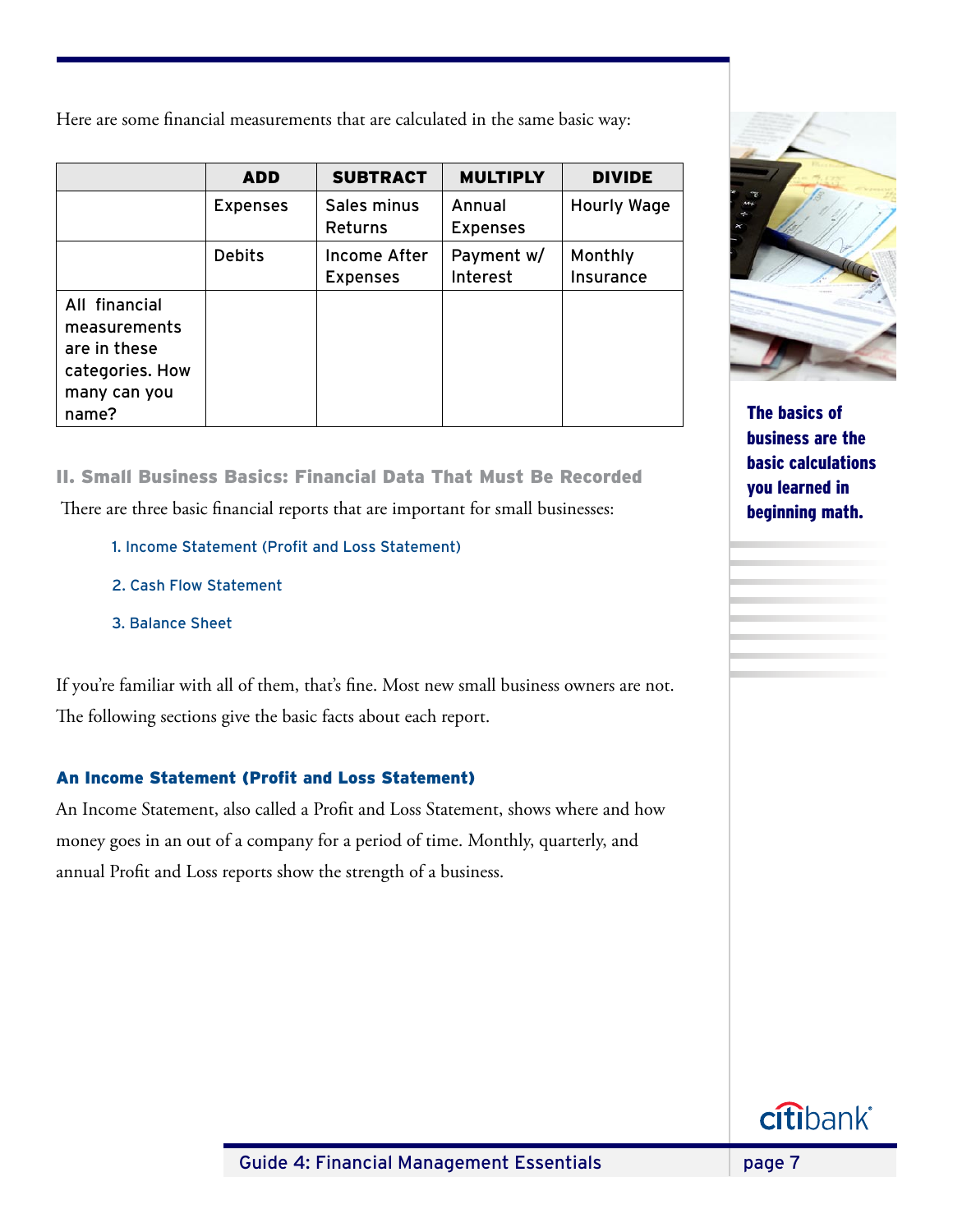| <b>Income Statement</b>     |              |
|-----------------------------|--------------|
| <b>Business:</b>            | Year Ending: |
| Revenues/ gross sales       |              |
| Less returns                |              |
| Less discounts              |              |
| Less bad debt               |              |
| Interest, rent, royalties   |              |
| Refunds, reimbursements     |              |
| <b>Total Income</b>         |              |
| <b>EXPENSES</b>             |              |
| Cost of goods sold          |              |
| Payroll                     |              |
| Taxes, except income tax    |              |
| Sales expenses              |              |
| Office rent, other expenses |              |
| Equipment costs, other      |              |
| Telephone                   |              |
| Marketing, ads, promotion   |              |
| Interest on loans           |              |
| <b>Bank charges</b>         |              |
| Travel and entertainment    |              |
| Contributions               |              |
| <b>Utilities</b>            |              |
| Benefits, health            |              |
| Benefits, disability        |              |
| Insurance, business         |              |
| <b>Professional fees</b>    |              |
| Mileage                     |              |
| Shipping and postage        |              |
| Storage, other              |              |
| <b>Miscellaneous</b>        |              |
| <b>Total Expenses</b>       |              |
| <b>Net Income</b>           |              |
| Less Income Tax             |              |
| <b>NET INCOME AFTER TAX</b> |              |



citibank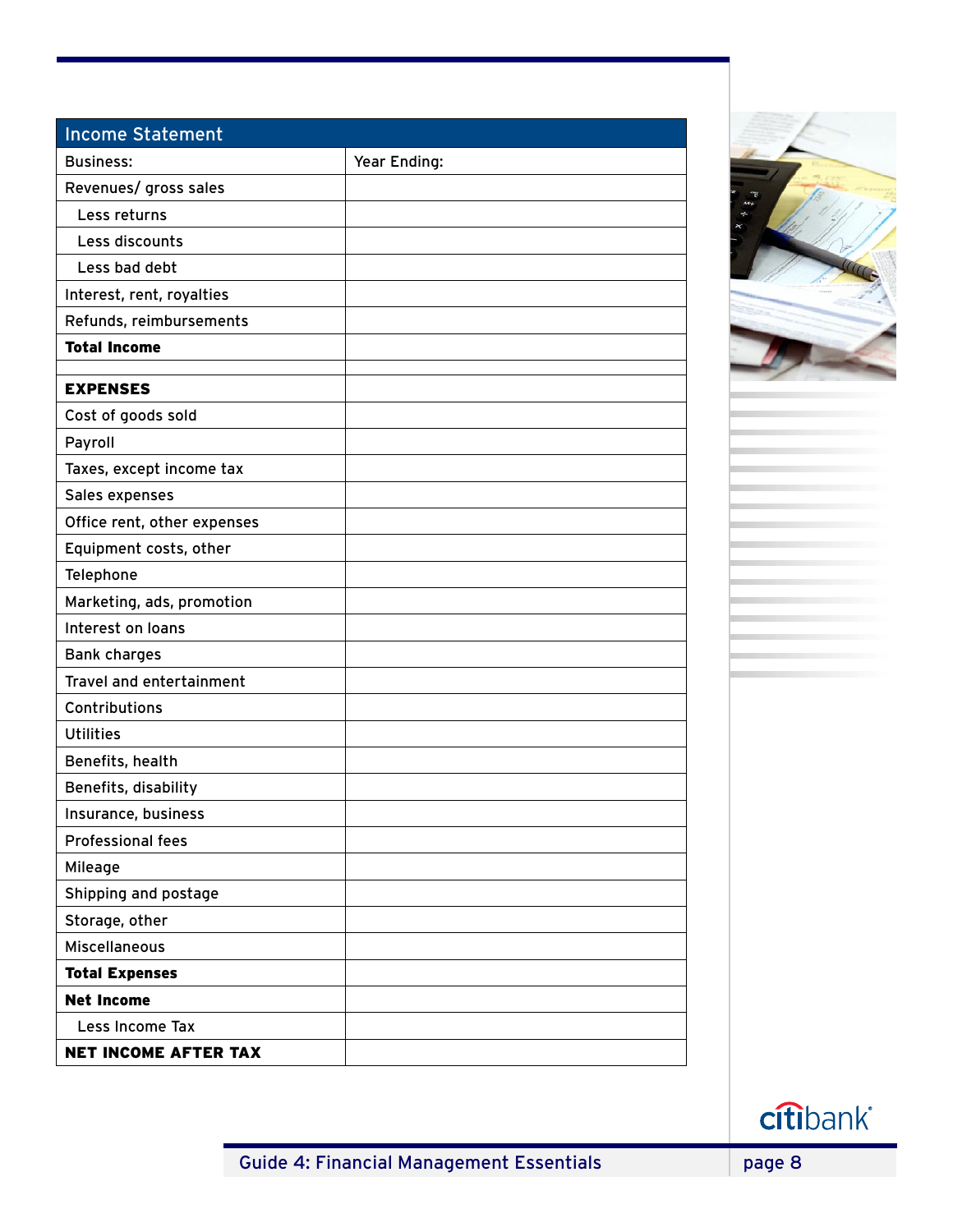# Cash Flow Statement

A Cash Flow Statement shows how cash is moving into and out of the business. It is one of the most useful financial management tools because it shows you:

- Net cash flow from operating activities  $-$  collections from customers, cash paid to suppliers and employers, cash paid for interest and taxes, cash revenue from dividends or interest
- Net cash flow from investing  $-$  purchases or sale of equipment
- Net cash flow from financing activities  $-$  funds available from sales of common stock, loans, both principal and interest
- Net change in cash and marketable securities  $-$  if the cash flow is positive, the business is generating the cash you need for ongoing operations, with some cash left over; if the cash flow is negative, the business needs more cash through the sale of stocks, loans, or other strategies.

| If Cash Flow is Negative, | If Cash Flow is Positive, |
|---------------------------|---------------------------|

Cash Flow Statements can help you decide on business strategies.

| you may decide to                               | you may decide to                   |
|-------------------------------------------------|-------------------------------------|
| • increase sales.                               | • reduce prices to increase volume. |
| • be more aggressive in collecting<br>invoices. | • consider investing "extra" funds. |
| • slow spending; delay major new<br>purchases.  | • plan for expansion.               |
| • see if there's a seasonal pattern.            | • pay back debts.                   |
| • reduce draw or cut payroll.                   | • hire more staff.                  |

√ Ask Yourself: Is my business more likely to have a negative or positive cash flow during the first six months? Why? What strategies will I have ready, in case cash flow is less than I plan?

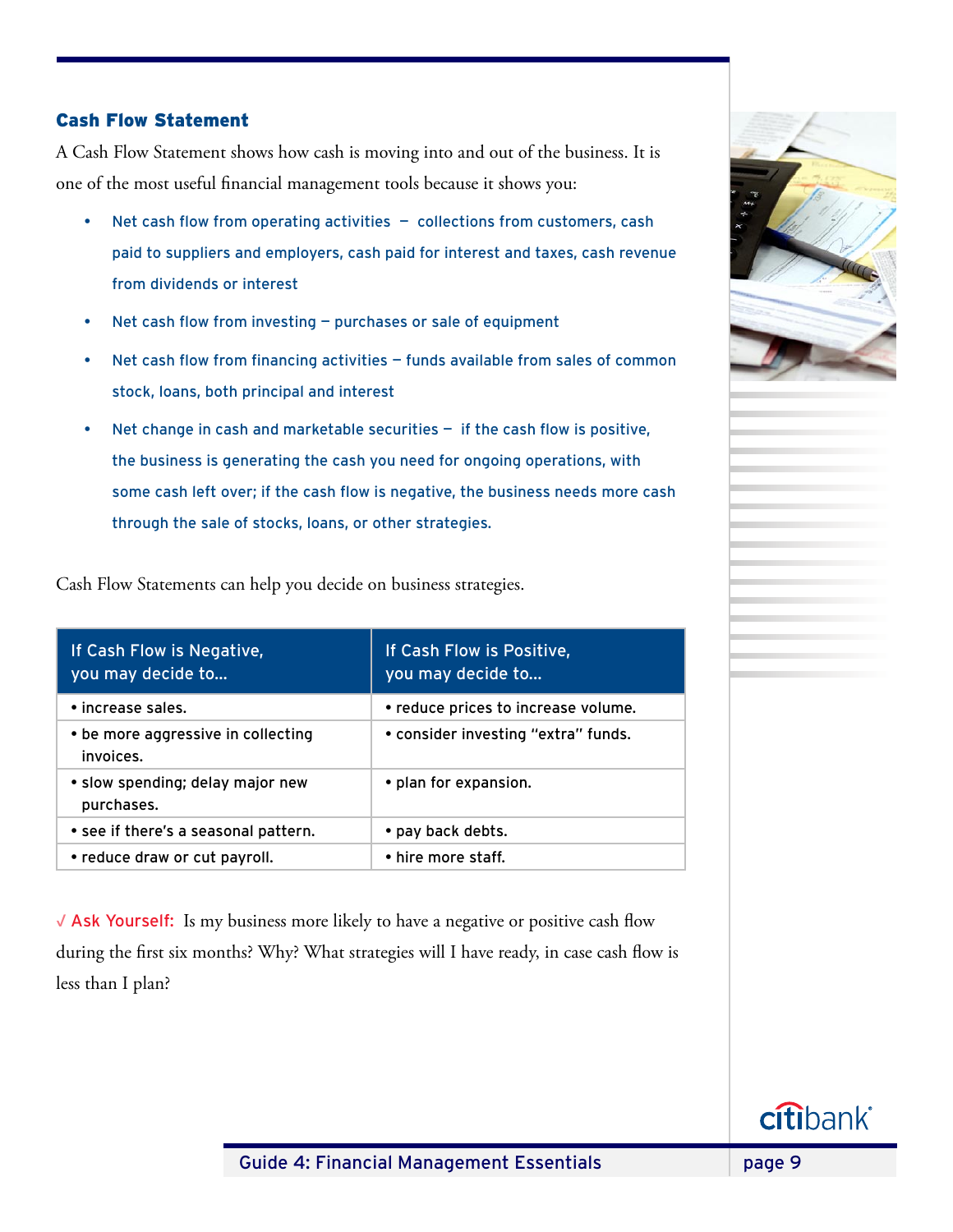# 6-Month Cash Flow Statement

Business: \_\_\_\_\_\_\_\_\_\_\_\_\_\_\_\_\_\_\_\_\_\_\_\_\_\_ Time Period: \_\_\_\_\_\_\_\_\_\_\_\_\_

|                                           | Month<br>1 | Month<br>$\overline{2}$ | Month<br>3 | Month<br>4 | Month<br>5 | Month<br>6 | <b>Notes</b> |
|-------------------------------------------|------------|-------------------------|------------|------------|------------|------------|--------------|
| Sources of<br><b>Cash Flow</b>            |            |                         |            |            |            |            |              |
| Net Income<br>After taxes                 |            |                         |            |            |            |            |              |
| Depreciation                              |            |                         |            |            |            |            |              |
| Decrease in<br>Inventory                  |            |                         |            |            |            |            |              |
| Increase in<br><b>Accounts Payable</b>    |            |                         |            |            |            |            |              |
| Increase in Long-<br><b>Term Debt</b>     |            |                         |            |            |            |            |              |
| <b>Other liabilities</b>                  |            |                         |            |            |            |            |              |
| Capital and<br><b>Operating Costs</b>     |            |                         |            |            |            |            |              |
| Owners Draw/<br><b>Dividends</b>          |            |                         |            |            |            |            |              |
| Inventory<br>increases                    |            |                         |            |            |            |            |              |
| Increases<br>accounts<br>receivable       |            |                         |            |            |            |            |              |
| Decrease,<br>accounts payable             |            |                         |            |            |            |            |              |
| Capital<br>expenditures                   |            |                         |            |            |            |            |              |
| Long-term debt                            |            |                         |            |            |            |            |              |
| Asset increases                           |            |                         |            |            |            |            |              |
| Decrease in<br>liabilities                |            |                         |            |            |            |            |              |
| <b>TOTAL CASH</b><br><b>DISBURSEMENTS</b> |            |                         |            |            |            |            |              |
| Monthly<br><b>Cash Flow</b>               |            |                         |            |            |            |            |              |
| Cumulative<br><b>Cash Flow</b>            |            |                         |            |            |            |            |              |
| $+$ or $-$                                |            |                         |            |            |            |            |              |



citibank®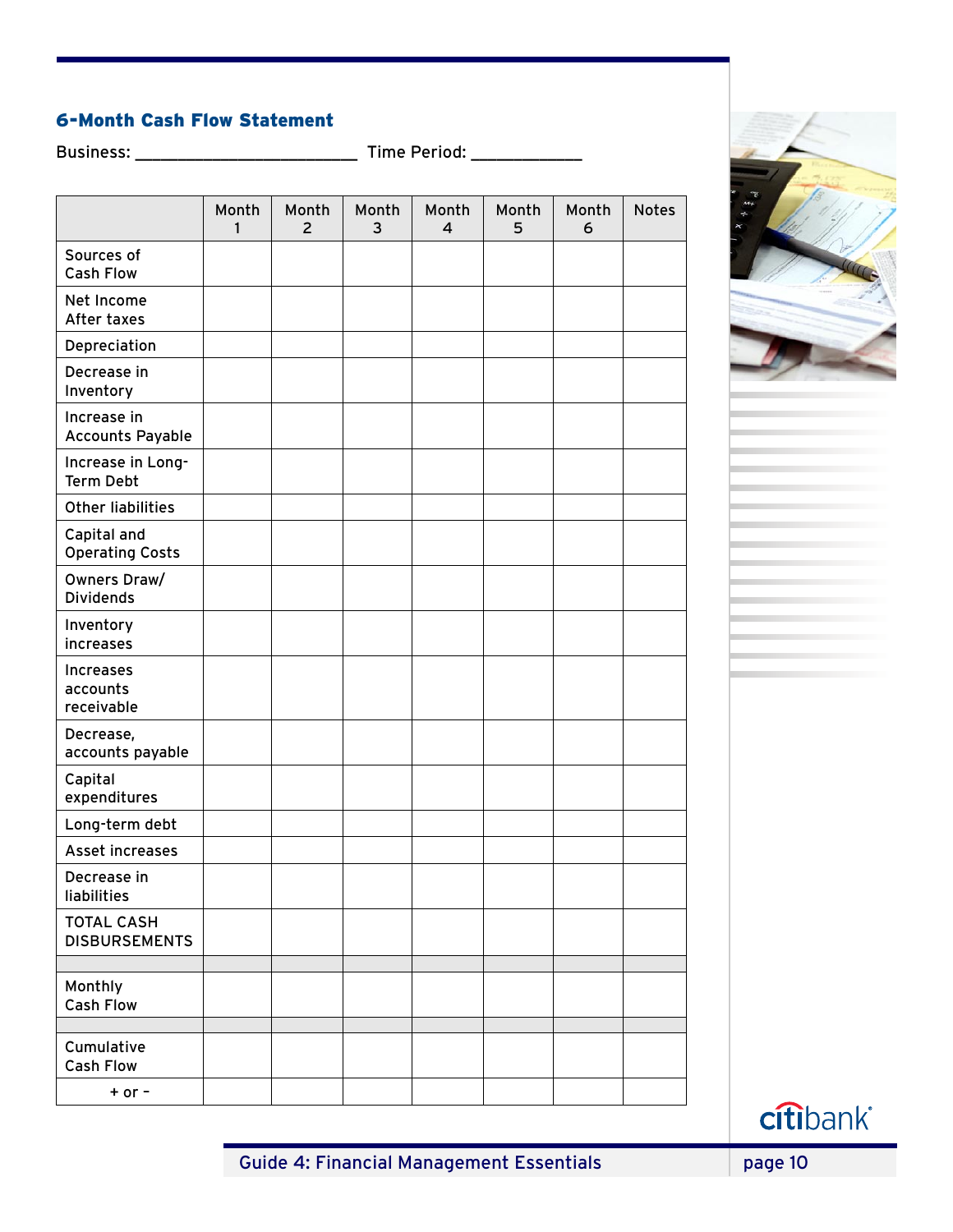# Balance Sheet

A Balance Sheet is a financial snapshot of your business. It shows the overall financial condition of your company, including all the major assets and liabilities.

Study this Balance Sheet example:

| Balance as of:                                              | Company:          | Date:             |
|-------------------------------------------------------------|-------------------|-------------------|
|                                                             | <b>Last Month</b> | <b>This Month</b> |
| <b>Assets</b>                                               |                   |                   |
| Cash                                                        |                   |                   |
| Investments                                                 |                   |                   |
| <b>Accounts Receivable</b>                                  |                   |                   |
| Inventory                                                   |                   |                   |
| <b>Prepaid Expenses</b>                                     |                   |                   |
| <b>Other Current Assets</b>                                 |                   |                   |
| Land                                                        |                   |                   |
| <b>Buildings</b>                                            |                   |                   |
| Long-term Investments                                       |                   |                   |
| Intangibles                                                 |                   |                   |
| <b>Other Assets</b>                                         |                   |                   |
| <b>TOTAL ASSETS</b>                                         |                   |                   |
| <b>Liabilities &amp; Equity</b>                             |                   |                   |
| <b>Short-Term Notes</b>                                     |                   |                   |
| Long-Term Debt                                              |                   |                   |
| <b>Accounts Payable</b>                                     |                   |                   |
| <b>Accrued Expenses</b>                                     |                   |                   |
| <b>Taxes Payable</b>                                        |                   |                   |
| <b>Stockholder Loans</b>                                    |                   |                   |
| <b>Other Current Liabilities</b>                            |                   |                   |
| <b>Bonds Payable</b>                                        |                   |                   |
| <b>Common Stock</b>                                         |                   |                   |
| Paid-in Capital                                             |                   |                   |
| <b>Retained Earnings</b>                                    |                   |                   |
| Other:                                                      |                   |                   |
| <b>TOTAL LIABILITIES &amp; EQUITY</b>                       |                   |                   |
| Net Worth (Total Assets - Total<br>Liabilities = Net Worth) |                   |                   |



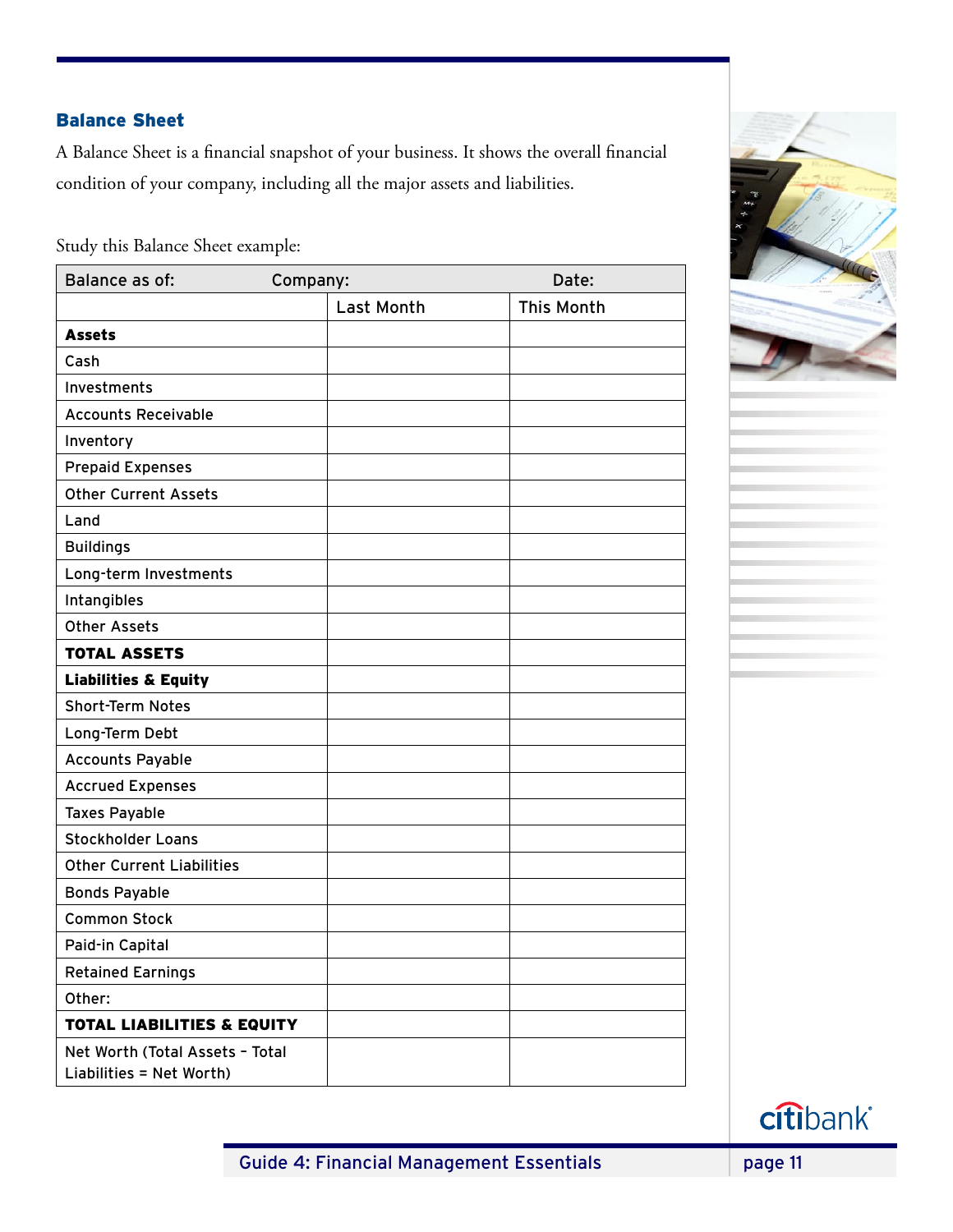√ Ask Yourself:

- How much financial information do I know about my business?
- Could I create an Income Statement, a Cash Flow Statement, and a Balance Sheet?

If your answer is NO, don't be discouraged. In fact, there is plenty of useful information available for you on the Internet and from your bank or accountant.

# Choose Financial Management Resources: Take an Online Tour, or Several

The amount of financial management information on the Internet is stunning. See for yourself.

Review the list of online resources at the end of this guide. All of them are well-known companies that provide important information. Visit any or all of these Internet sites. It will be time well spent.

You can:

- read business news, especially about the business category you are planning to enter.
- try sample accounting and other software systems; they are widely available online.
- learn about costs and other criteria for selecting financial management resources and services.

**CAUTION:** Remember that there are some dishonest website operators, scam artists, or thieves. Never give financial information to anyone on the Internet or to people who contact you after you have visited small business websites — you could be a victim of identity theft or unqualified "business advisors." Avoid problems by visiting only reputable websites, such as those listed in this guide. Report any suspicious activities or messages to your Internet service provider or other authorities.

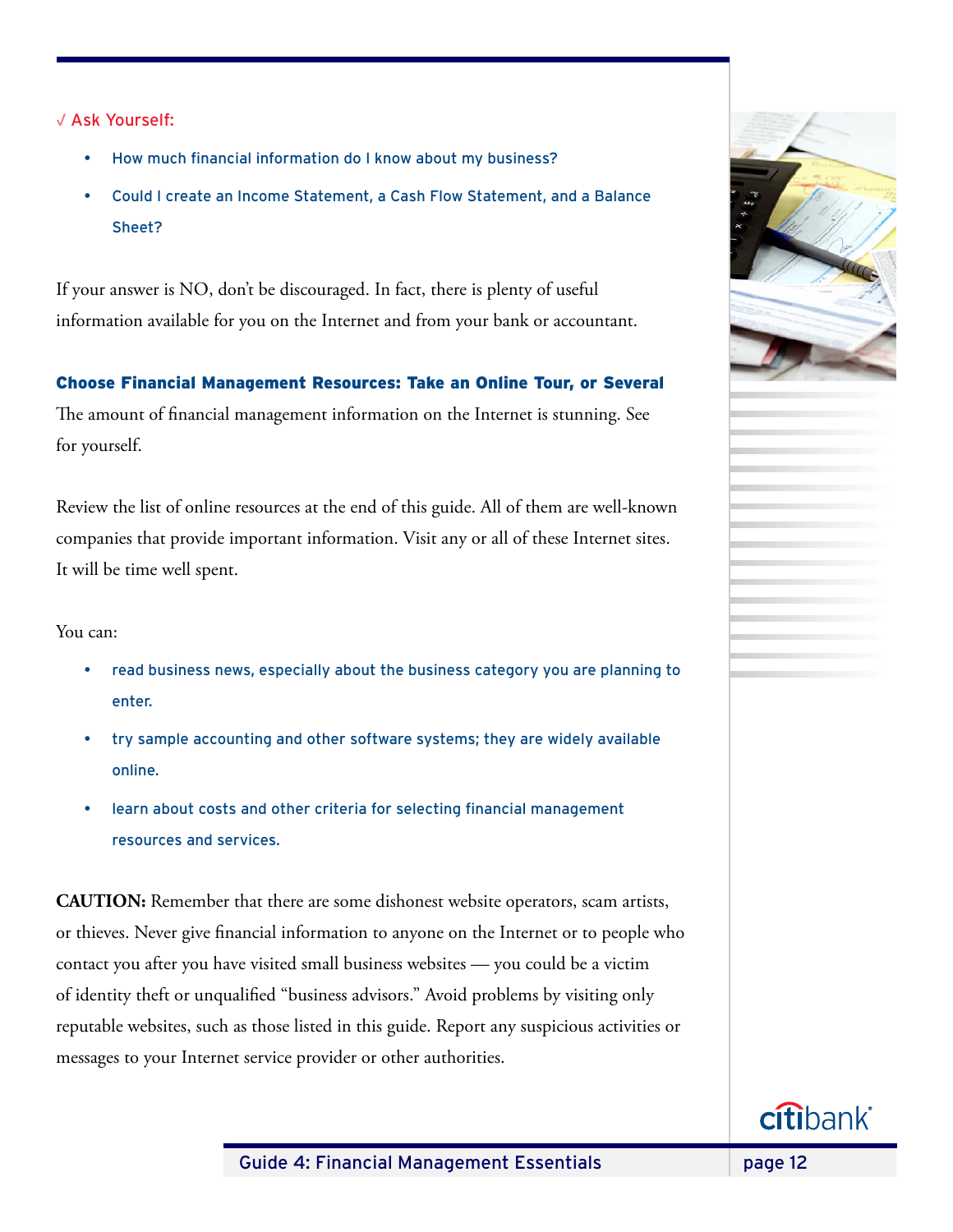# III. Count on Financial Management Professionals

The help you get from your professional financial management team is only as good as the people you choose. Take all the time you need but make sure that the major team players are in place before you open for business.

There are several reasons:

- since they have experience working in the business community, they may be able to give you some good advice about business sites, suppliers, security, and more.
- they can be excellent references for you.
- they have helped other people manage businesses like yours.
- they can help you apply for and qualify for SBA loans, business credit, and other important financial resources.
- they are objective, professional experts who can give you the information you must have to make business decisions.

Every small business owner is concerned about the money necessary to set up the business. However, it's important to realize that the money you spend on professional advice could be money very well spent.

Compare the Price vs. the Value of these Expenditures:

| New desk                      | VS. | Attorney fees to set up company |
|-------------------------------|-----|---------------------------------|
| Office rent                   | VS. | <b>Accounting software</b>      |
| <b>Business entertainment</b> | VS. | Accountant monthly review       |

All businesses only have so much money to spend. Starting out, spend yours where it really counts – for information and advice that will put you in a better position to succeed.



The Internet has both good and bad advice — always carefully consider the source.

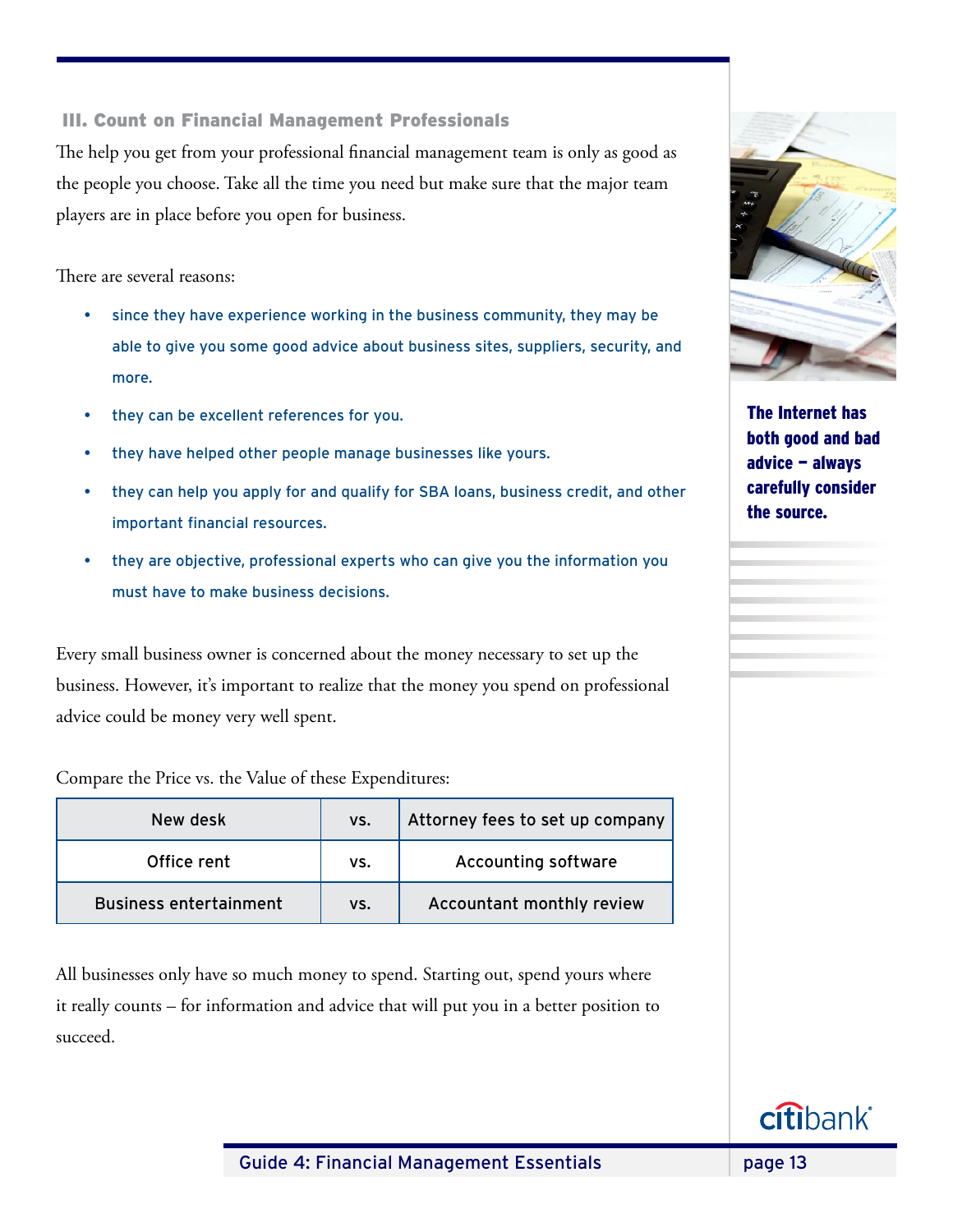#### Select Your Accountant

The American Institute of Certified Public Accountants (AICPA) ranks the top 10 opportunities for helping small business, in order:

- 1. family or investor relations
- 2. growth planning
- 3, government rules and regulations
- 4. employee and labor issues
- 5. obtaining financing or credit
- 6. income taxes and estate planning
- 7. competition from larger companies
- 8. getting new customers
- 9. insurance costs and availability
- 10. sales trends

You should expect your accountant to be able to help you with all of these responsibilities and more. That's why it's so important to make every effort to find an accountant you can rely on. Visit **http://www.aicpa.org** for more details.

Here are some useful strategies:

- Ask around. If you know people who already run a business similar to the one you are planning, ask them to recommend an accountant. Or, interview several accountants.
- Explain your business. Prepare a 1-page description of your business; use the information you organized in Guide 3: Building a Business Model for Success.
- Organize your questions. Write down some typical questions to ask:
	- Are you a Certified Public Accountant (CPA)?
	- Do you have other clients whose businesses are like the one I am planning?
	- What do you like about working with businesses this size?
	- What do you like about working with businesses in this industry?



Sometimes the smartest solution is to hire other professionals to assist you.

Guide 4: Financial Management Essentials **page 14** 

**citibank**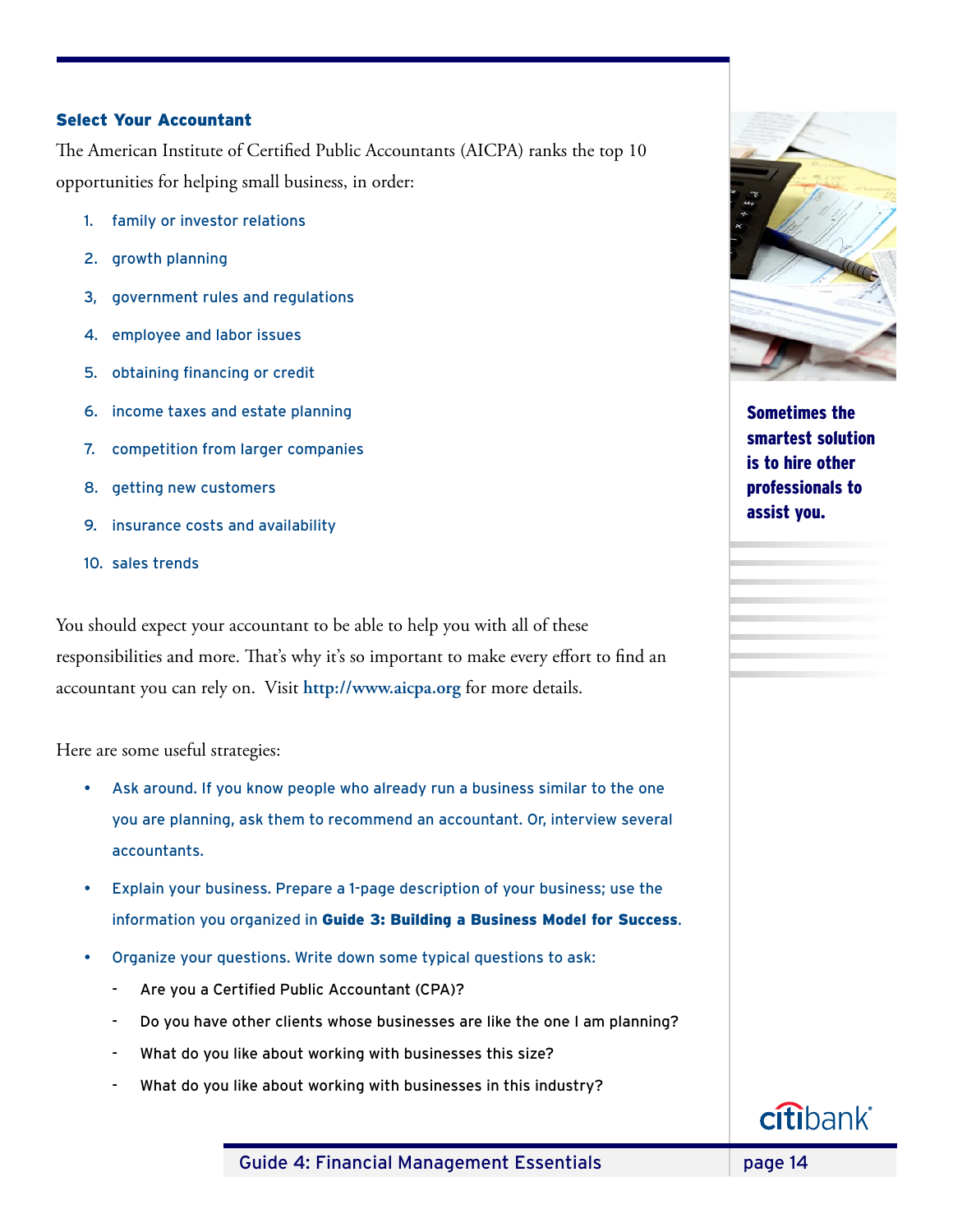- Will you be working with me directly? If not, who will be?
- Will you be reviewing my financial statements regularly? How often? How? (i.e., with meetings, e-mail, letters or by phone)
- What accounting software program do you use?
- Do you set up my books, or do you help me do it?
- What is the fee schedule for your services? How do you like to be paid?
- Annual plan that includes basic accounting and tax services?
- Retainer?
- Hourly?
- Preferred payment policies?
- Credit card?
- Invoice to be paid within 10 or 30 days?
- What do you want to know from me about my business?

After you have interviewed several accountants, choose one as carefully as you would choose an on-site employee. Select an accountant who seems to be the best match for your small business.

√ The Voice of Experience: Do you have to have an accountant who is a CPA? Technically, no. There are some well-qualified, reliable accountants who have not applied for or received CPA accreditation, or who have not taken continuing education courses and let their CPA certification become "inactive." But how would you know how qualified or reliable an uncertified accountant is if you don't know much about accounting? For small business owners who are risking their own financial resources setting up business deals with other corporations, seeking investors, and perhaps SBA loans or other funding, an accountant who has earned and maintained an active CPA certification is a wise choice.



An accountant can shoulder many of the financial aspects of your business.

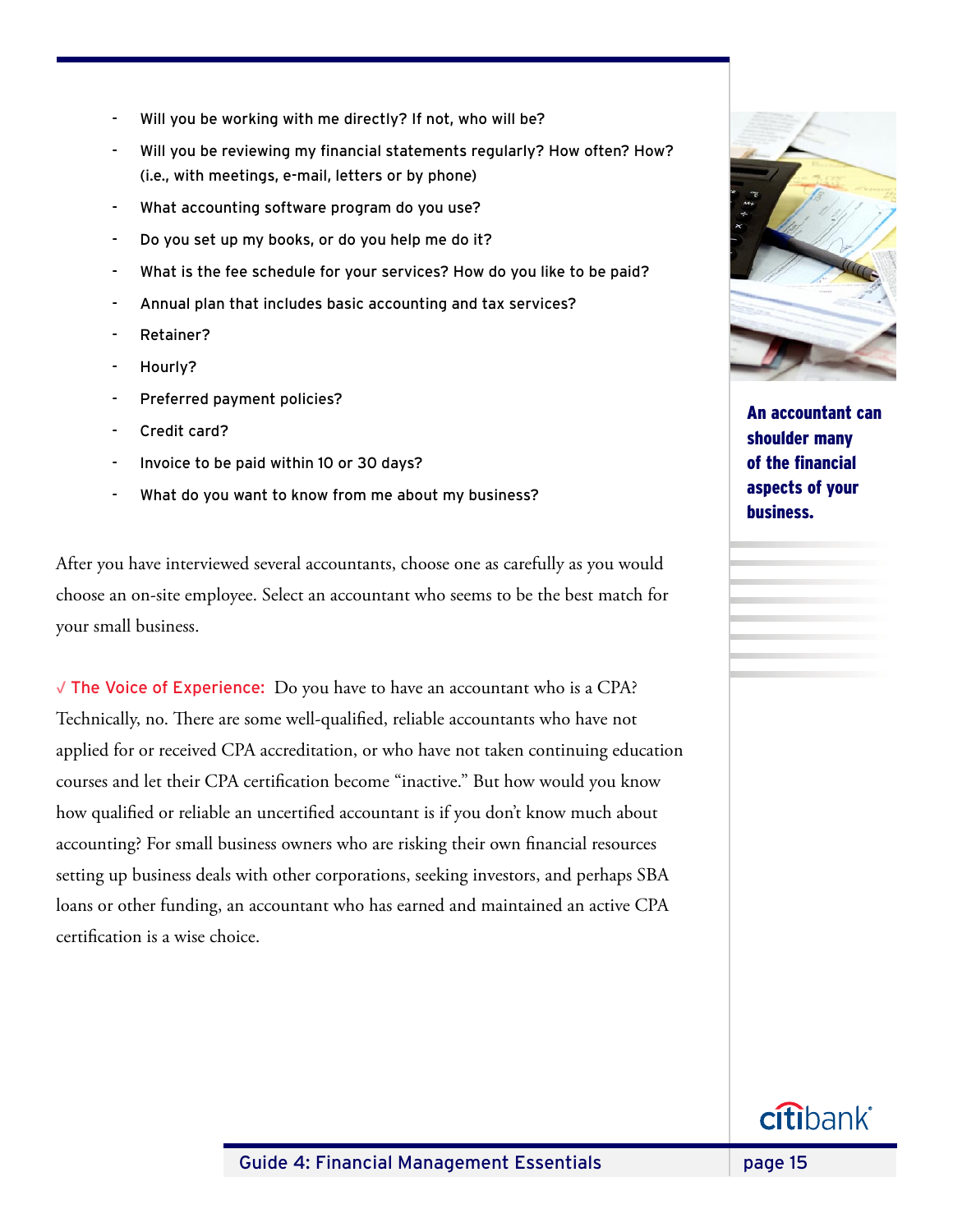# Set Up a Banking Relationship

Maybe your only relationship with a bank is your personal checking and savings account and a mortgage. You are in for a surprise when you start researching small business services provided by banks. There's a wide range of banking services available, with each one planned to meet the financial needs of your small business.

Citibank knows how important banking services can be for small business start-ups. It's one reason that the company created this series of guides. In addition, find experienced small business advisors and custom financial resources for cash management, credit card processing, investment, and more; locate offices and learn about business strategies and programs at **http://www.citibank.com/us/citibusiness**.

Here is a general list of Citibusiness services:

| • Banking                          | • Cash Management        | • Brokerage $/$          |
|------------------------------------|--------------------------|--------------------------|
| • Checking                         | • Account Reconciliation | <b>Smith Barney</b>      |
| • Money Market                     | • Positive Pay           | • Credit Card            |
| • Savings/CD                       | $\cdot$ Lockbox          | <b>Processing</b>        |
| • Card Access                      | • Cash Concentration     |                          |
| $\bullet$ CitiEscrow <sup>sM</sup> | • Currency Services      | • Foreign Exchange       |
| • CitiBusiness® Online             | • Controlled             | • Leasing                |
| $\bullet$ CitiGold®                | Disbursement             | • Insurance &            |
| • Credit Cards                     | • Wire Transfers         | <b>Estate Planning</b>   |
| • CitiBusiness® Credit             | $\bullet$ ACH            | • Real Estate            |
| Cards                              | • Investments            | • Retirement Plans       |
| • CitiBusiness® Card with          | • Investment Sweep       |                          |
| Thank You Network <sup>SM</sup>    | <b>Services</b>          | • 401K Plans/            |
| • CitiBusiness <sup>®</sup> /      | • Online Investing       | CitiStreet <sup>sM</sup> |
| AAdvantage <sup>®</sup> Card       | • Trade                  |                          |
| • CitiBusiness® Card               | • Letters of Credit      |                          |
| • Diners Club® Card                | • Documentary            |                          |
| • Credit                           | Collections              |                          |
| • Lines of Credit<br>• Term Loans  | • Relocation Mortgage    |                          |
| • Leasing Alternatives             | <b>Services</b>          |                          |
| • SBA Loans                        | • Employee Mortgage      |                          |
| • Commercial Mortgages             | <b>Benefits</b>          |                          |
|                                    | • Corporate Relocation   |                          |
|                                    | Program                  |                          |

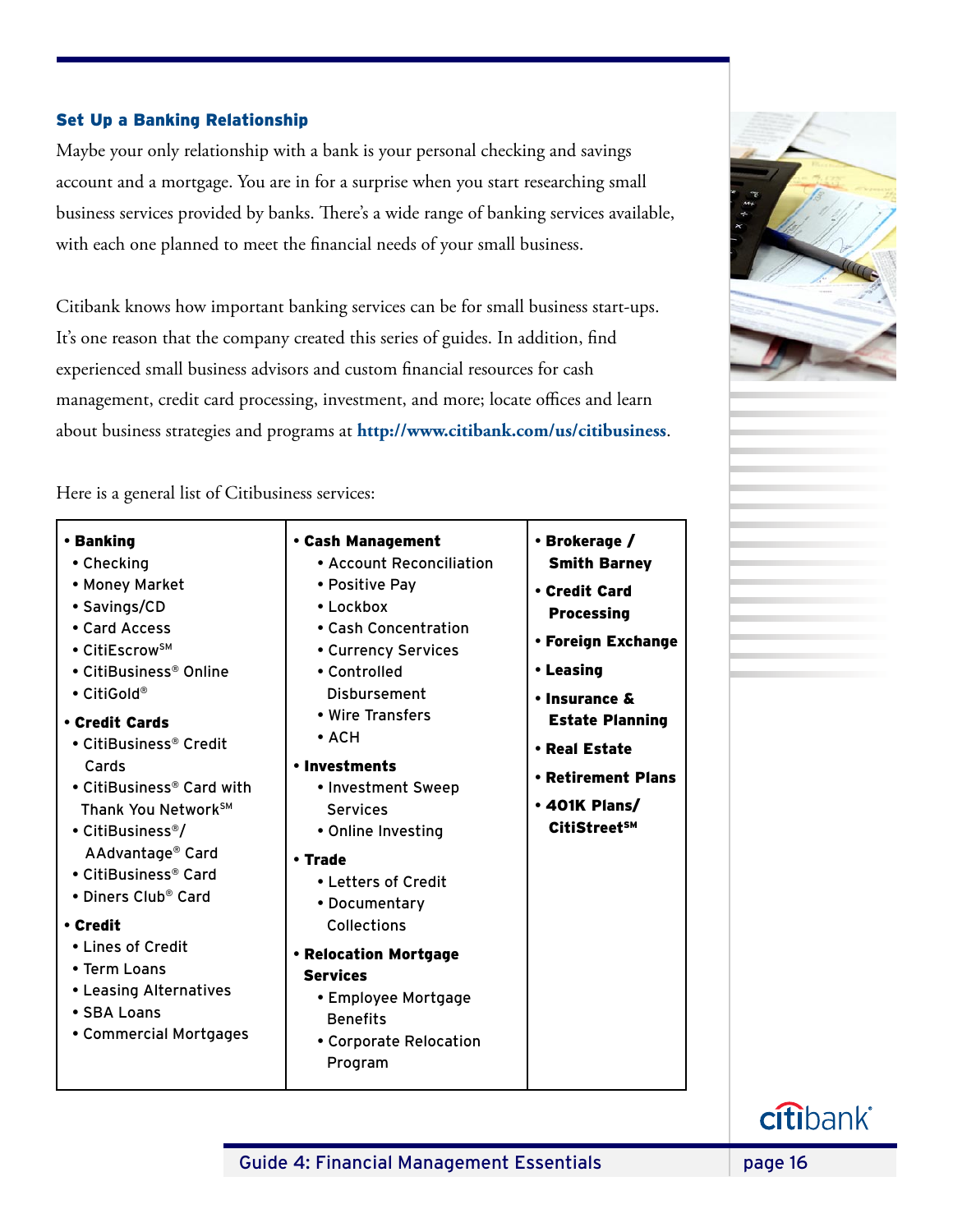Citibank, like many other banks, offers many different types of SBA-guaranteed loans: term loans, lines of credit, commercial mortgages, and equipment financing to small business owners and professionals. Amounts available vary by SBA program. Learn more about the SBA loans and how to qualify for them by making an appointment with a Citibank small business advisor, or a banking advisor from another bank in your community.

Shop around for the best small business banking services. It's very worthwhile.

# Volunteer Advisors and Other Start-Up Support

There is a wealth of good, solid information available to you from people who have walked the same path you are starting on. For example, SCORE is a national network of retired executives, and NAWBO is a similar network of women business owners. These and many other community-based or national organizations offer essential advice, counsel, and information for small business owners. Check the resources listed on the following pages. In particular, find out if your area is part of a Regional or National Economic Development Plan or Enterprise Development Zone. Also, if applicable, research special training and funding opportunities for women and minority small business owners.

#### **n** Summary

This guide explains why finance and business management is a key to success. It gives you the basic facts about the basic math skills, accounting software, professional advisors, and banking services that you need to know. You learned how to create an income statement (profit and loss statement), a cash flow statement, and a balance sheet — the three fundamental financial reports for a small business. Most important, you learned how to choose your financial management team — an accountant (ideally a CPA), a banker, an attorney, plus experienced business executive volunteers from SCORE, NAWBO, or similar programs.

So, are you ready to tackle the financial management responsibilities that come with being an entrepreneur?



Guide 4: Financial Management Essentials **page 17** 

citibank®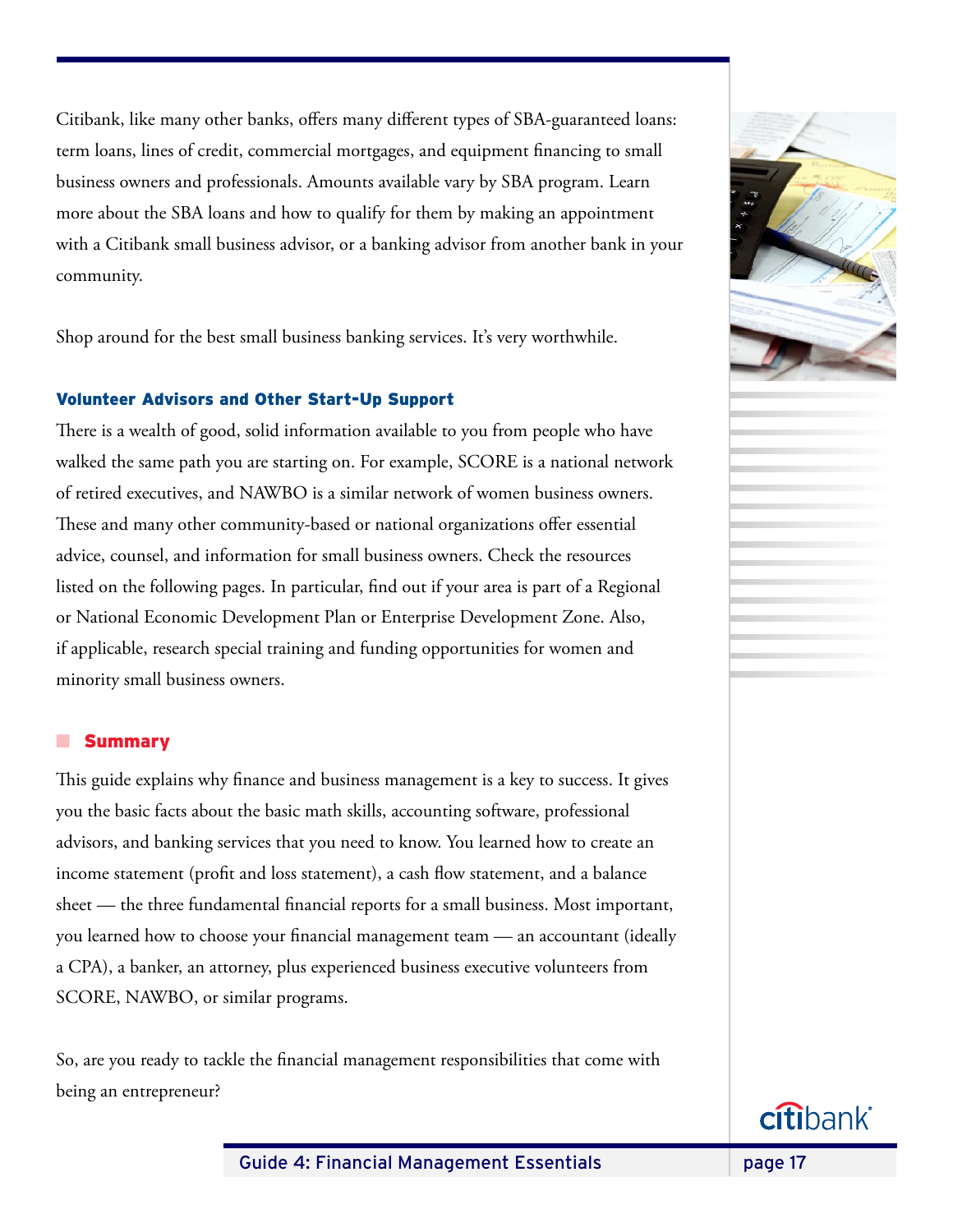# IV. So, What's Next?

We hope this guide has been helpful. Next, in **Guide 5**, you will explore **Marketing Matters for Your Small Business** and see how effective marketing of your product and/or services is important to the success of your business. Be sure to review and use the other guides in this series as you continue your exploration of entrepreneurship.



Some groups exist to advise and guide new business owners — at no cost!



Guide 4: Financial Management Essentials **page 18**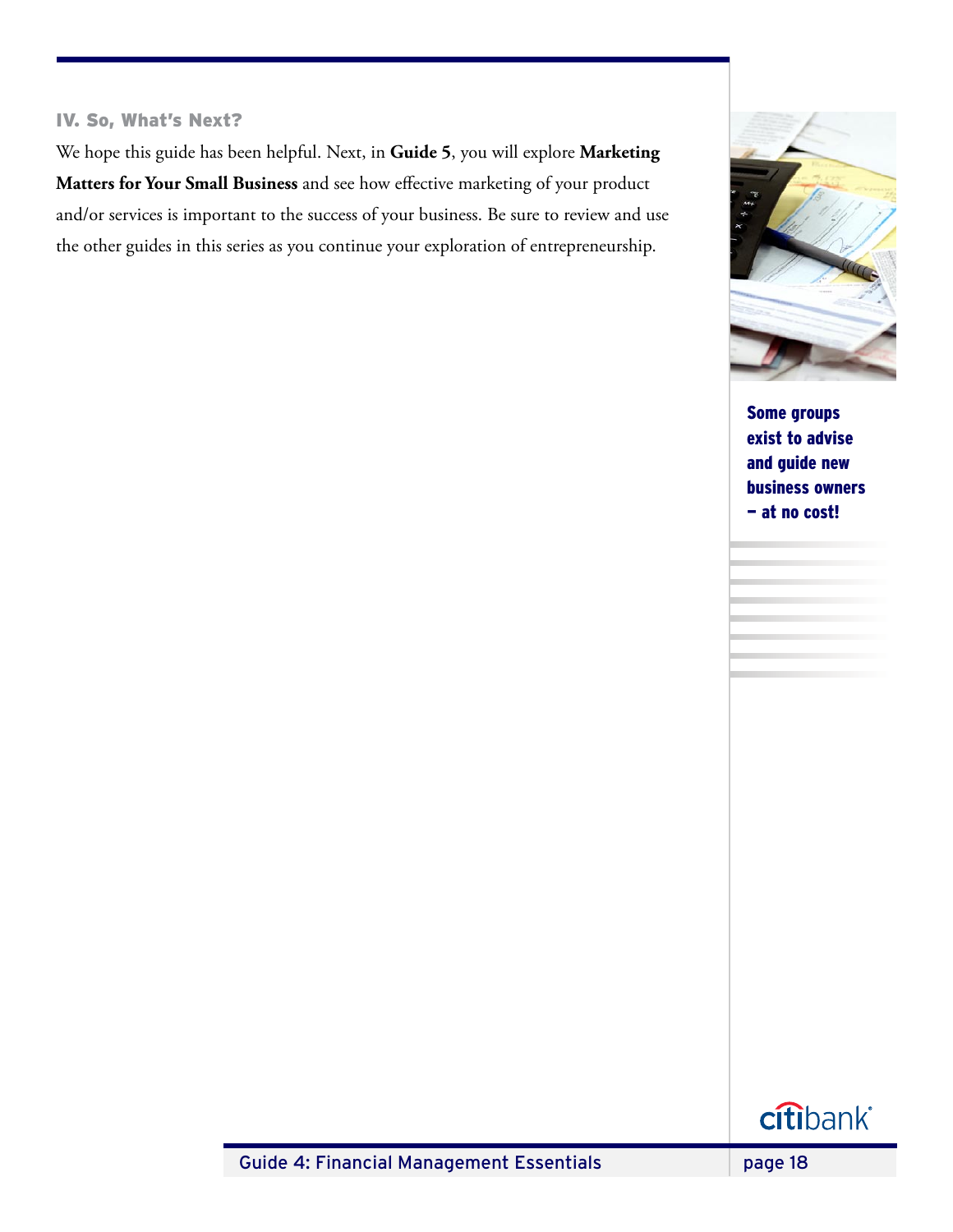# V. Glossary

#### Accounting

a system for documenting, recording, and reporting all financial transactions; used to develop a financial profile of the business volume, profits, growth, and other measures to create financial statements

# Accounts Payable

money owed by the business to landlords, suppliers, employees, and others

#### Accounts Receivable

money owed to the business by distributors, customers, and others

# Amortization

expensing or charging the value of equipment or other assets against future revenues

# Balance Sheet

a financial statement that provides a description of a business's financial position at a specific time, usually the close of an accounting period

#### Bootstrap

an expression that means "without help" but has been adapted by business to mean starting up a business from scratch or helping to start a new business

# Brand Equity

the value or worth of a brand; brand recognition or improved price-point

#### Breakeven Analysis

a study to identify the point at which assets exceed debits; a strategy to find out when a business is making a profit because income is larger than spending

#### Breakeven Point

when assets or revenues exceed liabilities or expenses; the time a business begins to show a profit

Budget planned spending by categories

Budgeting the process of planning spending

# Business Model

a diagram or blueprint of how a business works to provide value to its target market and produce profit

# Business Plan

a complete view of the business resources, goals, activities, and strategies aimed at producing a profit

#### Capital

the financial investment needed to start and/or operate a business

#### Capital Expenditures

spending for equipment, space, and other assets needed to run a business

# Cash-Based Accounting

an accounting method that enters income and expenses into the books at the time when payment is received or expenses incurred; usually, this is the recommended accounting strategy for small business start-ups

#### Cash Flow

how money moves in, through, and out of a business

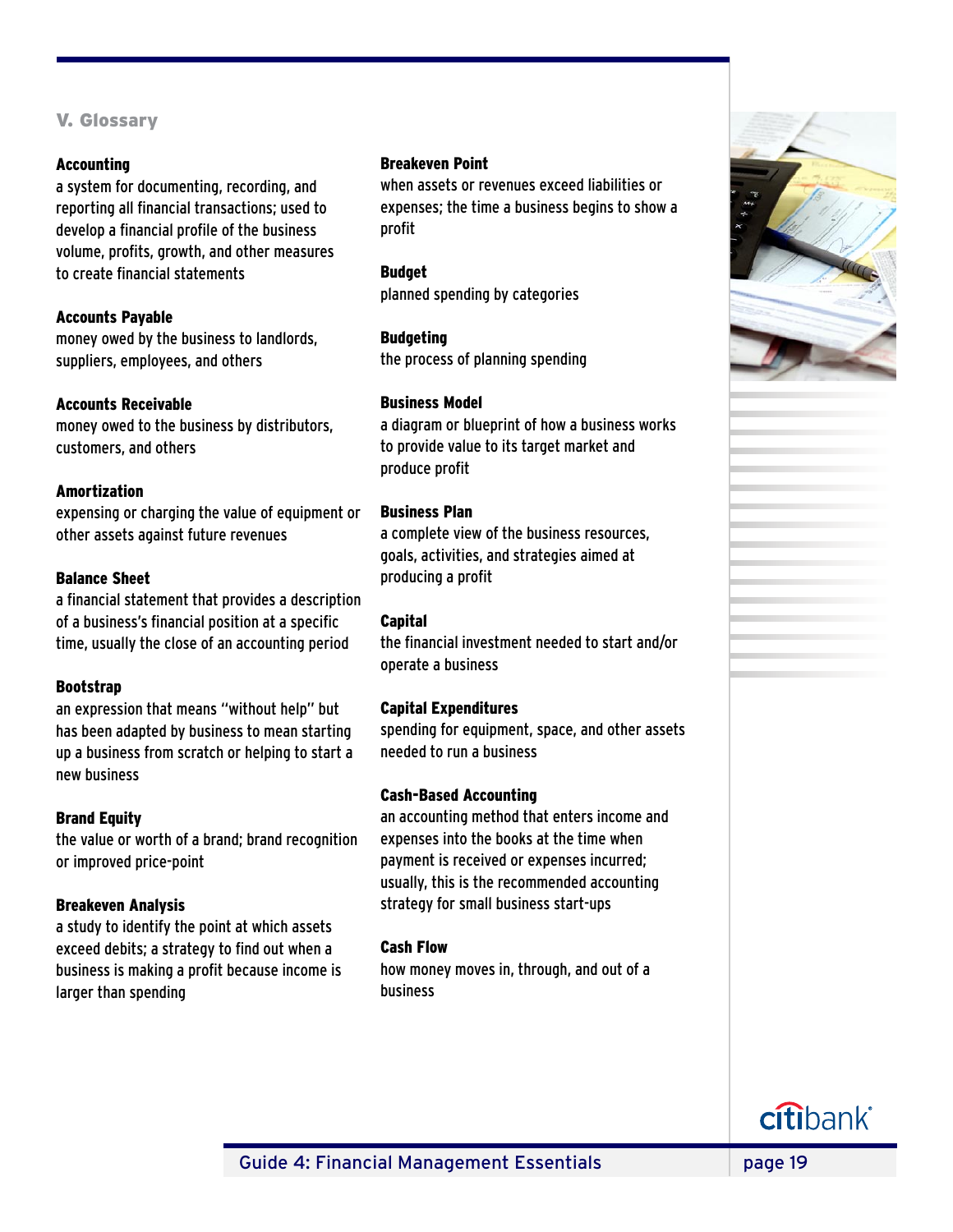#### Cash Flow Statement

shows the actual cash flowing into and out of the business during a defined period, such as a month, quarter, or year; a cash flow statement also records the effects of changes in balance sheet accounts

#### Cash Management

the discipline of using cash most efficiently to have positive cash flow, make a profit, and maintain a healthy balance sheet

#### Collateral

business assets that can be used to guarantee a loan

#### Collection Agencies or Services

businesses that collect payments for past-due invoices

# Competitive Strategy

the unique value or advantage that a business offers, compared to its competition

#### Cost Structure

how revenue is generated by sales, service fees, advertising, subscriptions, or contract fees

# **CPA**

the abbreviation for Certified Public Accountant; candidates have to be graduates of an accredited college accounting program, work a certain number of years in a professional accounting capacity, and pass a rigorous examination to certify their capacity, integrity, and objectivity in reporting financial data

#### Credit

access to spending resources based on your promise to pay

# Credit Policies

the payment schedule and penalties you establish for your business

# Credit Rating (also called a Credit Score)

a number or score based on your history using and paying for credit; a good credit rating is an important asset for personal and business finance

# Credit Reporting Companies

private companies that are in business to collect and report on the financial history of an individual or company. The major companies that report on businesses are Dun & Bradstreet, Equifax, Experian, and TransUnion. Each credit reporting company has its own system for collecting data and calculating credit scores. You have the legal right to see the information that is in your credit report. Make it a policy to review the credit reporting company records for your own business, as well as for your suppliers and customers on a regular basis. That way, you can correct errors in your own record and adjust you company credit or payment policies, as necessary, based on the current records of your suppliers or customers.

#### D&B – Dun & Bradstreet

a leading credit reporting company that concentrates on businesses

# Debt/Equity Ratio

long-term debt divided by stockholder equity; compares assets from creditors to assets from shareholders to measure the financial strength or leverage of a company

#### Debit

a cost, expense, or depreciation that is charged against assets to establish the current value of an asset or company

#### **Demographics**

population trends and characteristics reported through surveys and other studies



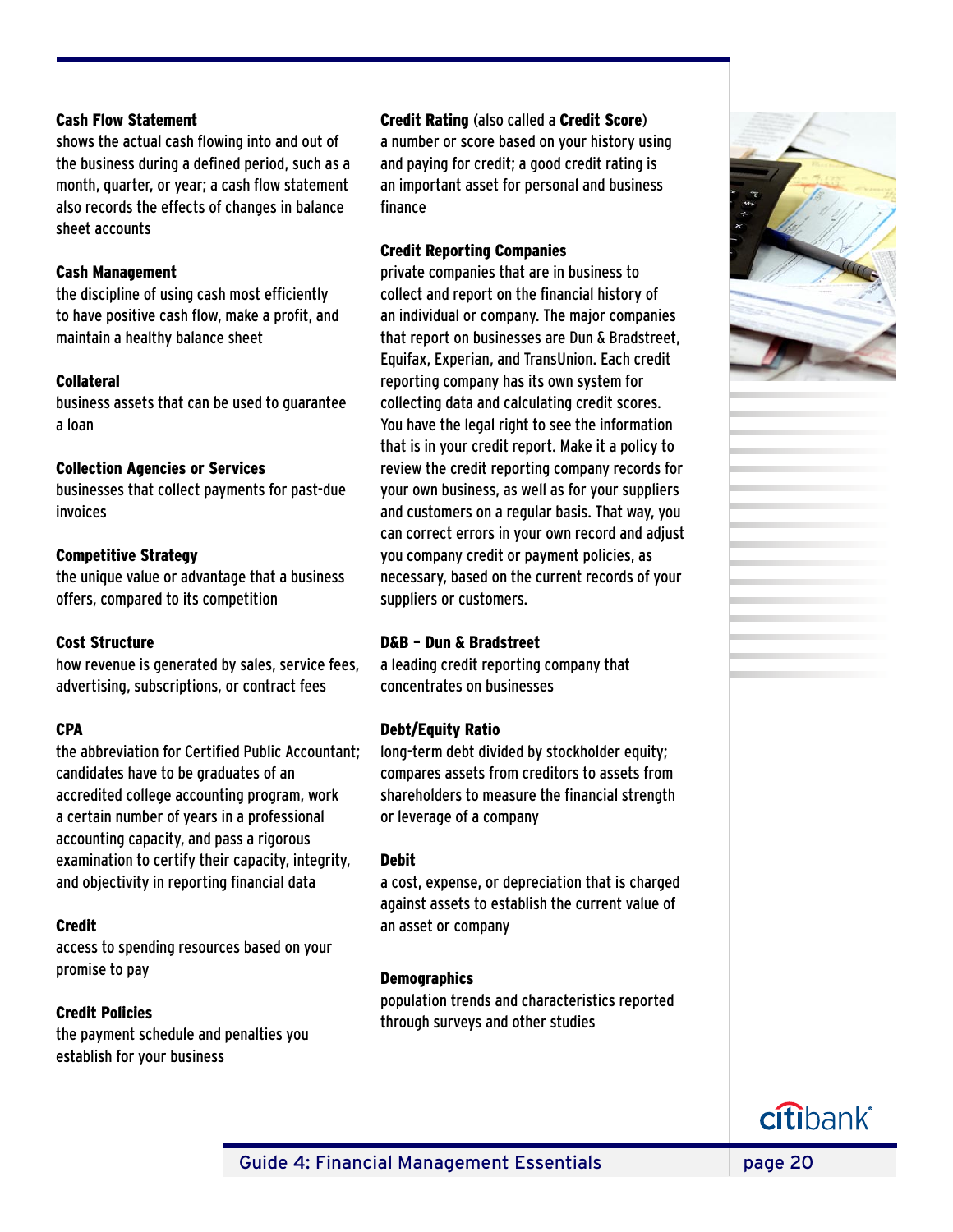#### **Depreciation**

the loss of value over time; used to record the value of business assets such as equipment that will eventually need to be replaced

# **Earnings**

income from sales, commissions, rents, and other money-making efforts

Entrepreneur

a person who sets up a new business

# **Equity**

the value of property, equipment, inventory, and other assets minus the outstanding balance due on them; total business assets after liabilities are subtracted

# Financial Statement

a summary assets and liabilities for a specific period of time

# Fixed Assets

also called long-term assets; non-liquid assets that are important to the day-to-day business operations; examples include plants, computers and manufacturing equipment, furniture, and real estate

# Fixed Costs

routine business costs that are contracted or agreed to, such as salaries, insurance, lease expenses, and utilities

#### Functional Area

an operating segment of a business, such as manufacturing or sales; functional areas can be separated to provide detailed financial information about where and how profits or losses are being generated within the total business

#### General Ledger

the "books" of a business; all financial transactions are recorded here

#### Guarantee

a promise; in business finance, the term refers to the borrower's promise to pay off a loan in full plus interest

#### Income

earnings from all sources including rents, sales, and interest

# Income Statement

also known as a Profit and Loss Statement; a summary of a company's income minus expenses for a specific time period such as a month, a quarter, or a year

# Interest

the amount paid for the use of money; that is, the "rental cost" for using loan funds or credit

# Invoice

the bill for products or services provided by a business

#### Line of Credit (LOC)

a pre-approved amount of credit; often a useful business asset

# Liquid Assets

business assets that can be turned into cash quickly, usually within a few months but no longer than a year

#### Management Accounting

financial reports created from accounting data to help management make plans and decisions

#### Maturity

date when the term of an investment ends and the principal and interest are due to investor

#### Niche

when used in business, a target opportunity that is well-suited to the situation or audience



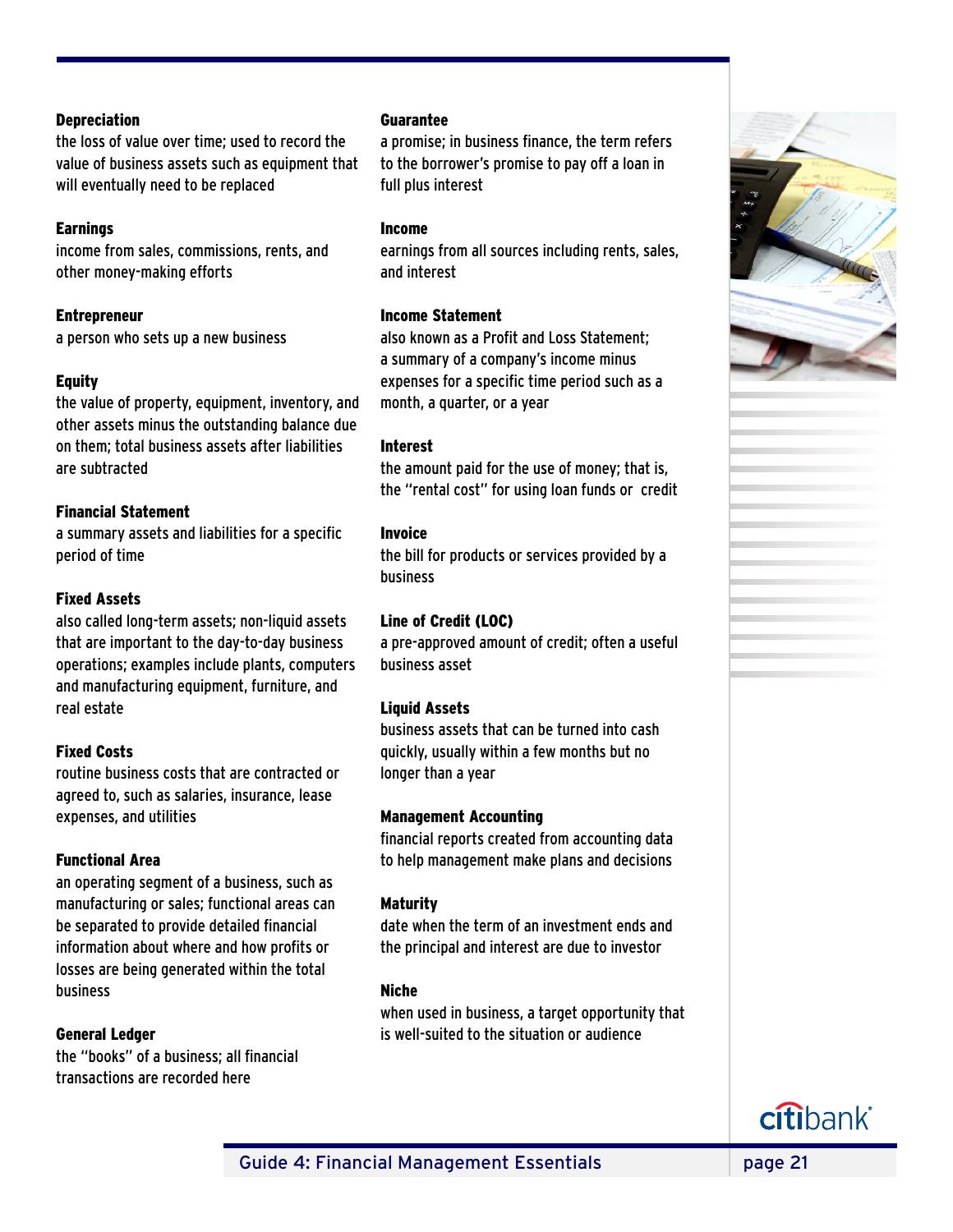#### Principal

the amount of loan, not counting the interest

#### Profit

revenue minus costs; the money earned by providing customers with a product or service

# Profit and Loss Statement

also known as an Income Statement, a summary of a company's income minus expenses for a specific time period such as a month, a quarter, or a year

#### References

personal or business contacts who will vouch for your professional competence, honesty, or credit-worthiness

#### Retainer

a fee received on a regular basis, usually monthly or quarterly, for a pre-determined amount of work; usually established for longterm projects or ongoing business relationships; for example, an attorney may be on a retainer basis to be available to answer questions or provide a certain number of hours per month

#### Return

earnings on investment, often described in a percentage

# SBA Loan

a loan that is provided by a bank or other financial institution and insured by the Small Business Administration

#### Supporting Schedules

financial reporting forms used to document expenses, depreciation, or other business expenses; often used to explain tax deductions or to detail plans for using a credit line or loan

#### Sustainable Competitive Advantage

an advantage that allows a business to continue to provide more value to its customers and to generate ongoing profits

#### Target Market

the customers a business is organized to serve

#### Underlying Assumptions

the facts or conditions used to support a decision

#### Value Chain

how a business is organized so owners and staff provide value to customers

#### Value Proposition

the value that is created for the target customer; "the customer problem you are solving"

Venture

a new business



Guide 4: Financial Management Essentials **page 22**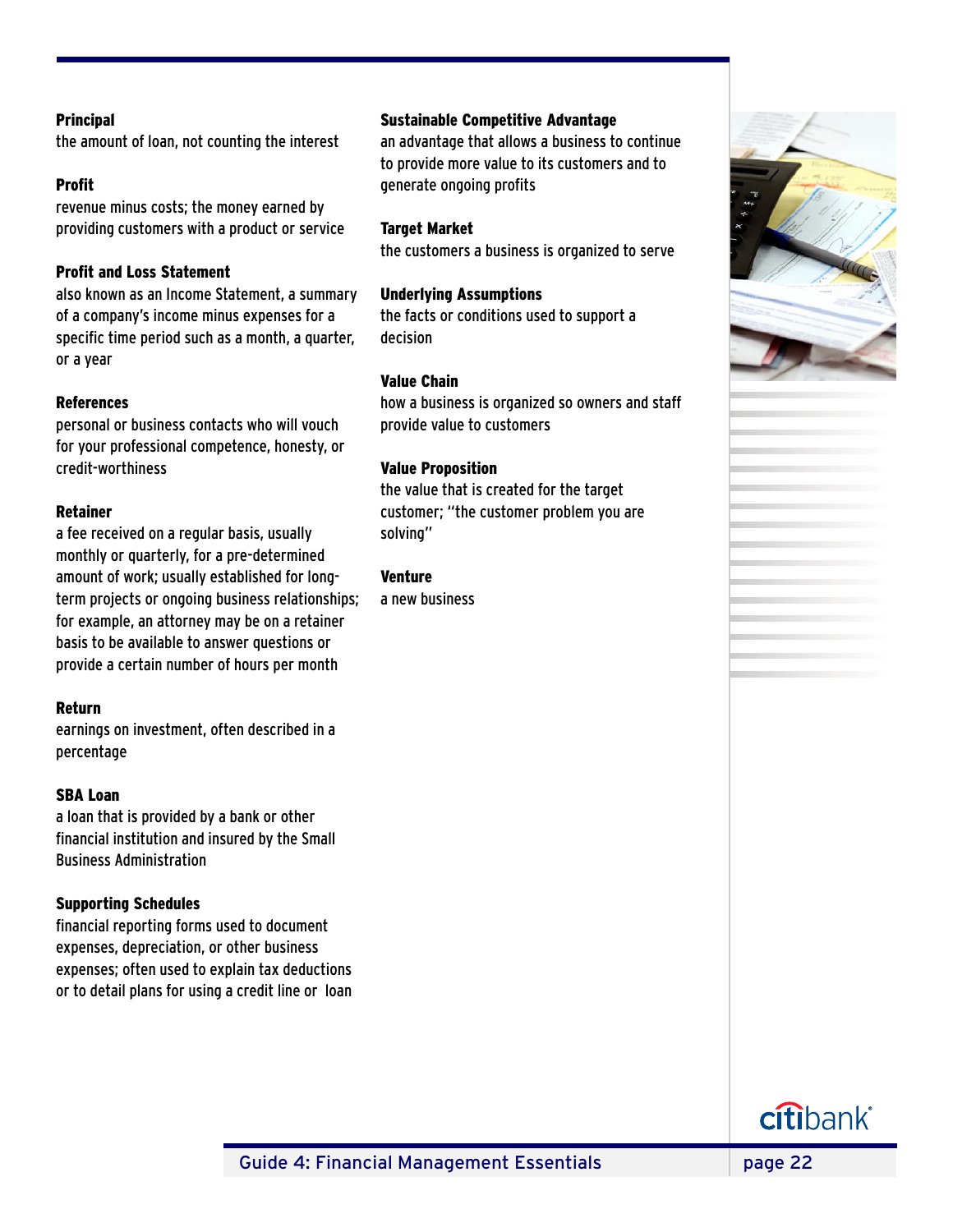# VI. Additional Resources

Every day, there are new business opportunities and events that affect the business climate or business strategies. These print and online resources can keep you well-informed.

#### **Websites**

#### American Marketing Association

Industry reports, detailed dictionary of marketing terms, and educational resources http://www.marketingpower.com

#### Association for Enterprise Opportunity (AEO)

The national association of organizations committed to microenterprise development http://www.microenterpriseworks.org

#### Business Week magazine

http://www.businessweek.com

#### Citibank

Experienced small business advisors and custom financial resources for cash management, credit card processing, investment, and more; locate offices and learn about business strategies and programs

http://www.citibank.com/us/citibusiness

Dun & Bradstreet credit reporting company http://www.dnb.com or 1-800-234-3867

#### eBay

Information about how to set up an online business http://www.ebay.com

#### Entrepreneur magazine

Online resources, plus small-business blog http://www.entrepreneur.com

#### Export-Import Bank of the United States

Provides information and training to promote international trade by small business http://www.exim.gov/products/special/smallbus. html

# Fast Company magazine and its Small Business Intelligence Center Offers a variety of articles, resources, and tools http://www.fastcompany.com

FORBES magazine http://www.forbes.com

FORTUNE Small Business http://www.fortune.com/fsb

INC Magazine The daily resource for entrepreneurs http://www.inc.com

# Kauffman Foundation

Encourages entrepreneurship across America and improves the education of children and youth by focusing its operations and grantmaking on entrepreneurship and education http://www.kauffman.org

The trusted guide for entrepreneurs on the path to high growth http://www.eventuring.org/

# National Association for the Self- Employed (NASE)

Supporting the needs of micro-business and the self-employed http://www.nase.org

# National Association of Women Business Owners (NAWBO) Networking and support, education programs, and more http://www.nawbo.org



Guide 4: Financial Management Essentials **page 23** 

citibank®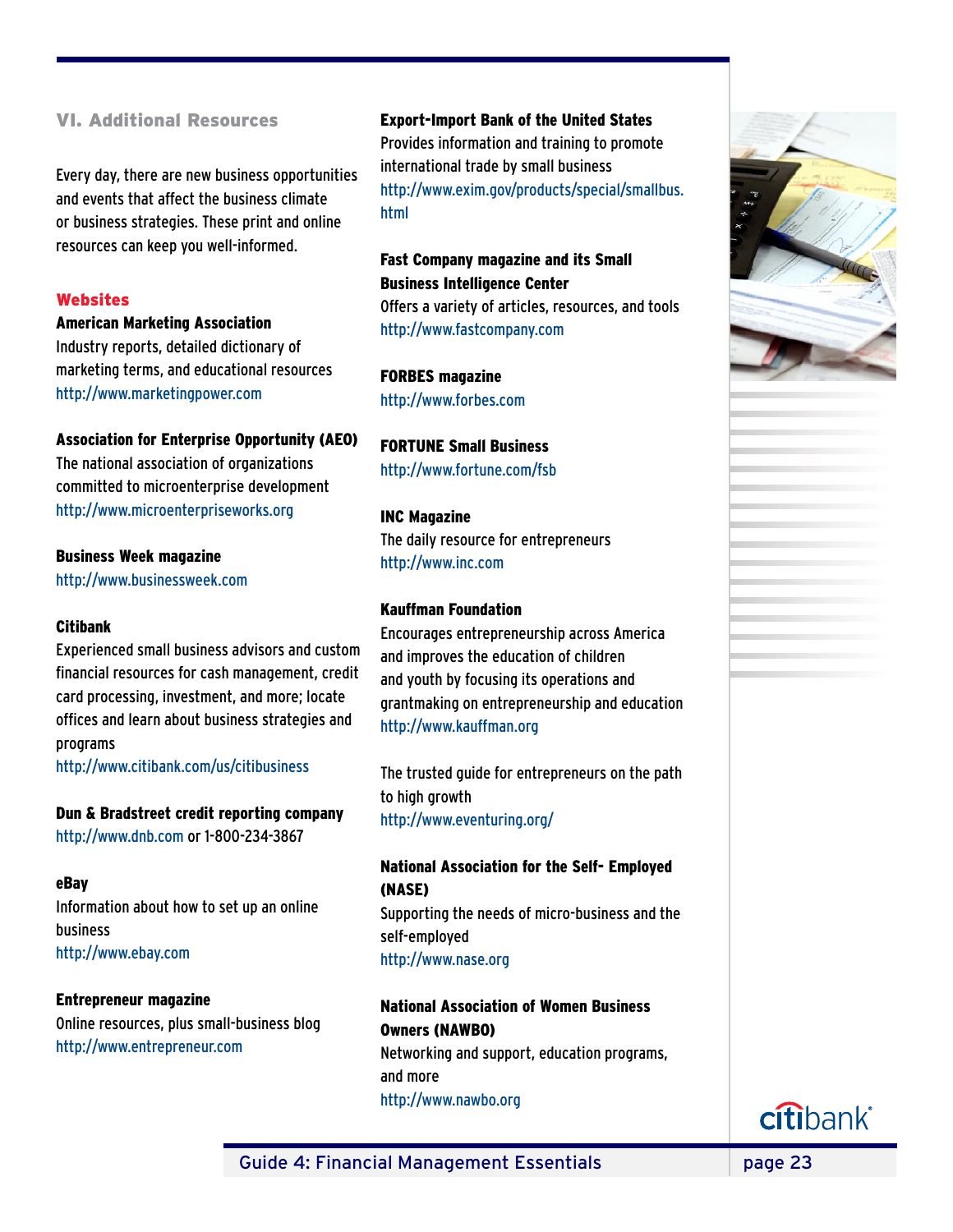#### National Business Association

A not-for-profit association, specifically designed and actively managed to assist the Self-Employed and Small Business Community in achieving their professional goals http://www.nationalbusiness.org

#### Online Women's Business Center

Helps women to achieve their dreams and improve their communities by helping them start and run successful businesses http://www.onlinewbc.gov

#### Service Corps of Retired Executives (SCORE)

An organization of volunteers who provide free online and in-person education for small businesses

http://www.score.org

#### Small Business Administration

Strives to maintain and strengthen the nation's economy by aiding, counseling, assisting and protecting the interests of small businesses and by helping families and businesses recover from national disasters.

http://www.sba.gov and http://www.sba.gov/sbdc/

#### Society for Hispanic Professionals

A unique source of opportunity in professional development, educational services, and personal fulfillment for Hispanics http://www.nshp.org

#### U.S. Department of Labor

The Department of Labor fosters and promotes the welfare of the job seekers, wage earners, and retirees of the United States. http://www.dol.gov

#### U.S. Patent and Trademark Office

Promotes the progress of science and the useful arts by securing for limited times to inventors the exclusive right to their respective discoveries

http://www.uspto.gov/

#### Young Presidents Club

An educational organization aimed at providing better leadership through education and friendship http://www.ypo.org/learning.html

# The Wall Street Journal Center for **Entrepreneurs**

Contains current stories and extensive resources on trends that affect you and your business http://www.startupjournal.com/

#### Publications

Minniti, Maria and William D. Bygrave. 2004. National Entrepreneurship Assessment – United States of America, 2003 Executive Report. Babson College and the Kauffman Foundation.

Mandel, Stan, August 2004. "Educating the Successful Entrepreneur," ViewPoint.